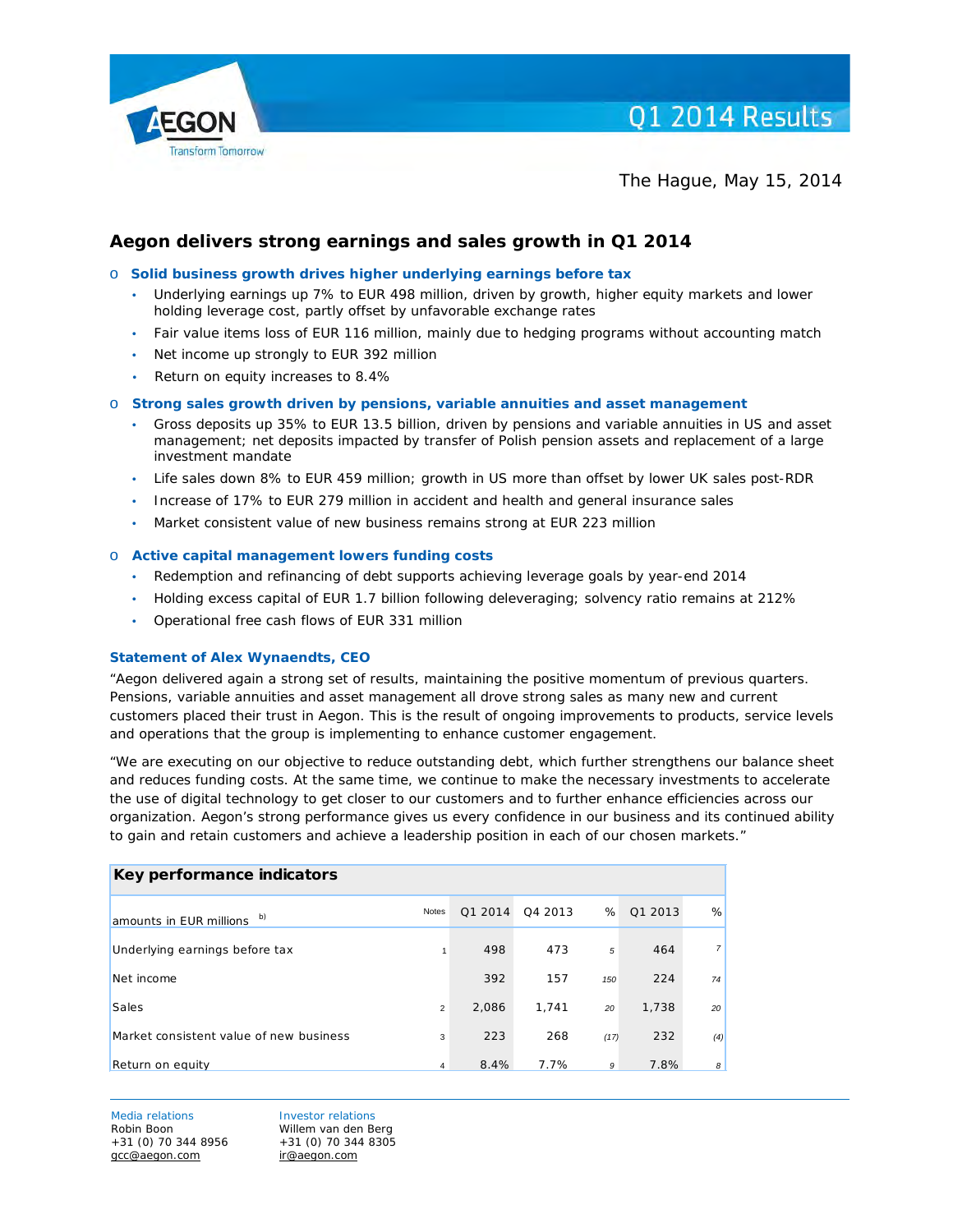



# STRATEGIC HIGHLIGHTS

- o **Retiready launched to address retirement needs of growing non-advised market in UK**
- o **Fitch rates Aegon UK AA- and S&P affirms rating and revises outlook to Stable**
- o **Capital management actions reduce interest expenses, improving financial flexibility**

### **Aegon's ambition**

Aegon continues to pursue its strategic aim to be a leader in all of its chosen markets, supported by four strategic objectives embedded in all Aegon businesses: Optimize portfolio; Deliver operational excellence; Enhance customer loyalty; and Empower employees. These provide the strategic framework for the company's ambition to become the most-recommended life insurance and pension provider by customers and business partners, as well as the most-preferred employer in the sector.

### **Optimize portfolio**

In Spain, Aegon reached an agreement to exit its life and pensions partnership with Caja de Badajoz and sell its 50% interest in the joint venture to Caja3. The sale is expected to result in a book gain of approximately EUR 7 million. It is anticipated that the transaction will close during the third quarter of 2014. Aegon's share in underlying earnings before tax of the joint venture totaled EUR 3 million in 2013. The transaction with Caja3 is part of Aegon's restructuring of its business in Spain, a result of the ongoing consolidation within the banking sector. Aegon maintains a long-term commitment to Spain and has reinforced its market position last year with an exclusive strategic partnership with Banco Santander to distribute life and general insurance products through its extensive network of over 4,500 bank branches.

In the United Kingdom, Aegon launched Retiready, the final piece of the award-winning Aegon Retirement Choices platform. Retiready is a new digital service designed to empower customers without a financial advisor to prepare for their retirement and take control of their financial future. The service encourages customers to consider their retirement ambitions, shows how incremental pension contribution adjustments can make a significant difference and then provides a range of options, including a simple pension and individual savings account, to address retirement needs. Retiready rounds out Aegon's platform offering in the United Kingdom and highlights Aegon's commitment to addressing the retirement needs of this important market.

### **Deliver operational excellence**

Aegon's focus on operational excellence is about finding the most efficient and most effective way to use the resources within the organization. Often this results in cost savings that can be invested back into the business to improve the customer experience and drive growth. Other times, the result is a new structure that improves cooperation and innovation.

Aegon is a major provider of residential mortgages loans in the Netherlands and, as part of its SAECURE program, recently executed a transaction that provides funding for approximately 8,000 mortgages. Strong investor demand for these securities, based in part, on Aegon's proven underwriting criteria and highly rated customer service, allowed Aegon to issue approximately EUR 1.4 billion of Dutch RMBS securities at the tightest pricing since the financial crisis.

Fitch Ratings has assigned a financial strength rating of AA- to Aegon UK. Fitch considers Aegon UK core to the Aegon group, citing the company's strong position in the UK corporate and individual pensions markets, and its material contribution to the group's results. Standard & Poor's has also recognized Aegon's UK businesses, recently changing the outlook on its A+ rating of Aegon UK from Negative to Stable. S&P specifically noted Aegon UK's strategic importance to the Aegon group and early signs of success in executing the business transformation program.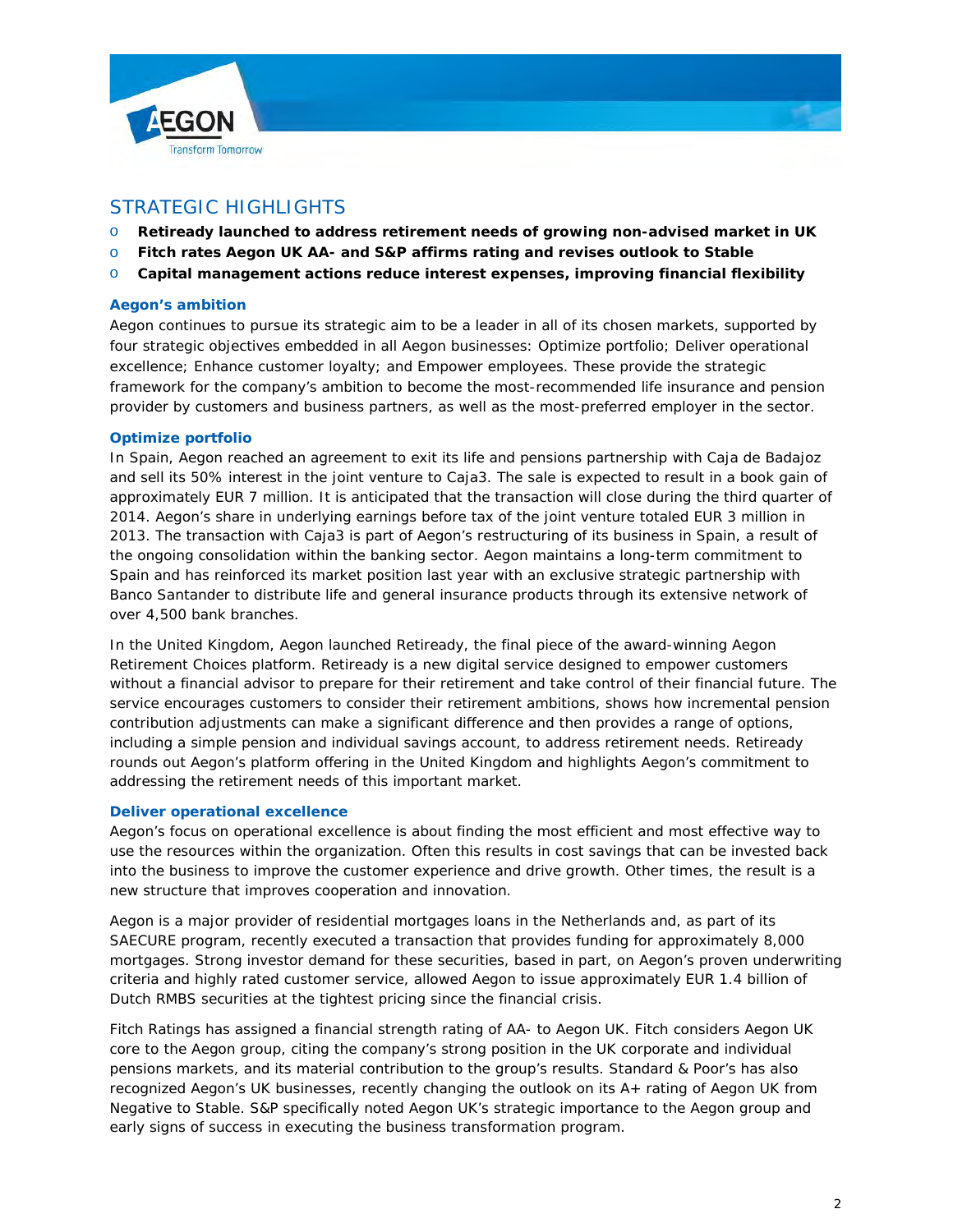



#### **Enhance customer loyalty**

Aegon believes that creating a customer-centric culture will enable it to grow further by responding to changing markets and customer behaviors. A key element of Aegon's strategy is to get closer to its customers by increasing innovation at all levels of the organization.

In the United States, a new tool called *Your Financial Life* was added to Transamerica.com to help those that are at or near retirement plan for the future, learn about their options and connect with others. Aegon believes that there is no such thing as a "typical" retirement and recognizes that the process of retiring can be confusing, and at times, a bit overwhelming. *Your Financial Life* on Transamerica.com improves the customer experience by providing a one-stop retirement resource.

In the Netherlands, Aegon recently launched *Mijn Aegon*, an online portal that allows customers to easily access all of their Aegon products in one overview. Using *Mijn Aegon*, customers can quickly view the status of their pension, their mortgage and the coverage provided under their personal and home insurance policies. Over 350,000 customers have already registered to use *Mijn Aegon*.

#### **Empower employees**

Aegon continues to implement processes and programs to help employees better understand how they contribute to the company's strategy and to recognize individual and team efforts that directly support Aegon's four strategic objectives.

In the United States, Transamerica has introduced a program to recognize the contributions made by employees in moving Aegon forward in each of its four strategic objectives. Employees can nominate other employees or teams that have demonstrated above-and-beyond effort on a specific project or a high degree of consistency in delivering value services in connection with Aegon's four strategic objectives.

The results from Aegon's third annual global employee survey show that initiatives like these are making employees feel more engaged with Aegon's strategy and more empowered to contribute to Aegon's success. Survey results continued to improve and Aegon is now consistently tracking above the financial services sector average for employee engagement and at the high performance norm for enablement.

### **Capital management actions improve financial flexibility**

Aegon completed the redemption of USD 550 million perpetual capital securities in March, reducing outstanding debt and interest expenses. In April, Aegon issued EUR 700 million of subordinated debt, which is expected to be Tier 2 compliant under Solvency II. The 30-year securities are callable after ten years and pay a fixed coupon of 4%. The company subsequently called for the redemption of USD 1,050 million 7.25% perpetual capital securities, effective June 15, 2014. The redemption and refinancing of debt will help the company achieve its goal of a leverage ratio of 26% to 30% and a fixed charge cover of 6 to 8 times by year-end 2014.

#### **Agreement reached over Dutch harbor workers' pension capital**

On April 14, 2014, Aegon announced that it had reached an agreement with the foundation representing Dutch harbor workers and employers (BPVH) on removing restrictions on the capital of the harbor workers' former pension fund Optas. The agreement ends a dispute that began when the Optas pension fund was transformed into an insurance company, that was subsequently acquired by Aegon in 2007. Aegon and BPVH will file a request with the Dutch court to remove the current restriction on Optas' capital. Subject to required court approval, Aegon will make a payment of EUR 80 million to the foundation, offer more favorable pension conditions to the harbor workers and will contribute up to EUR 20 million over the coming years to help mitigate the effect of an announced reduction in the tax-free pension allowance in the Netherlands.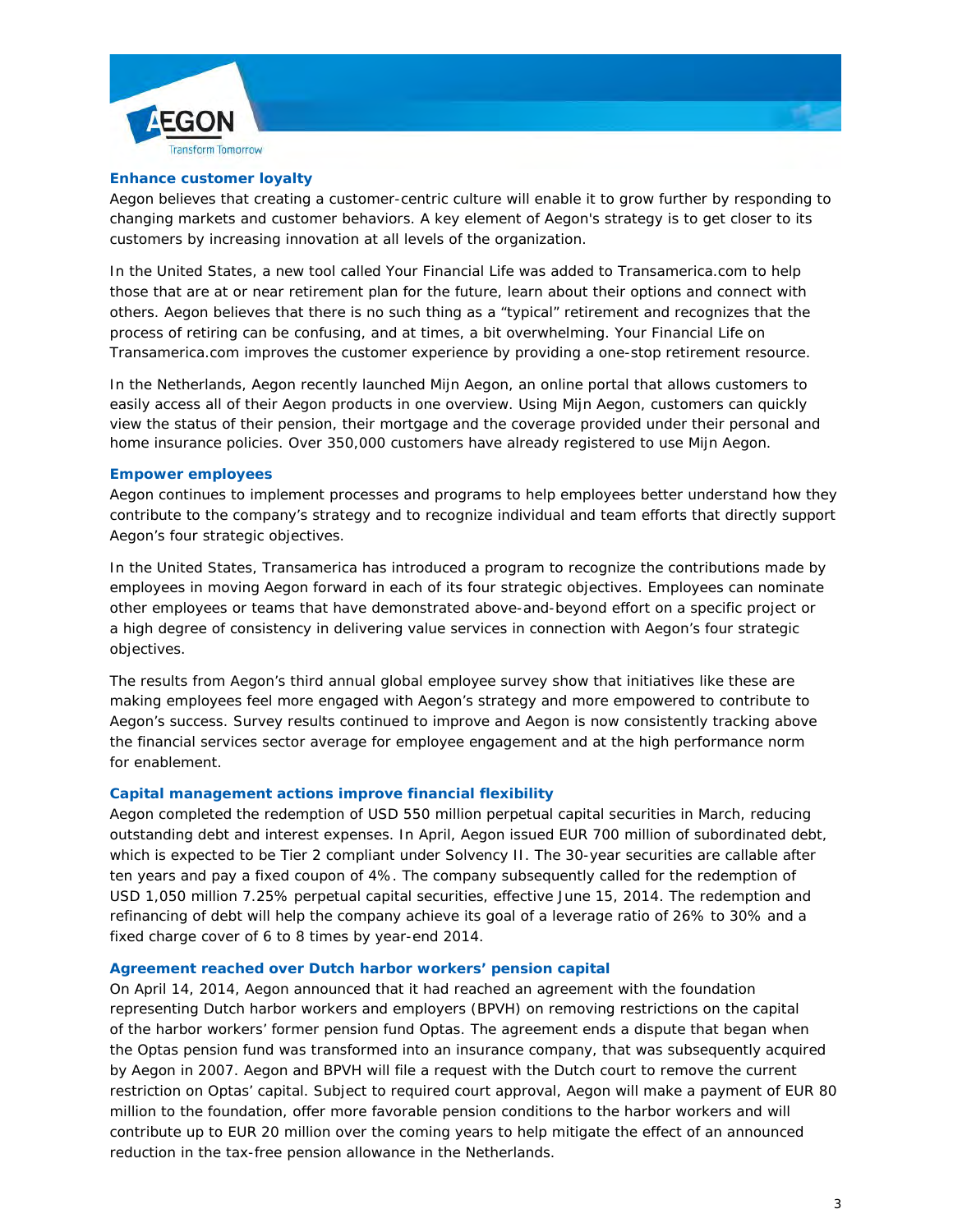

| Financial overview <sup>c)</sup>                                     |         |                |                         |         |                          |
|----------------------------------------------------------------------|---------|----------------|-------------------------|---------|--------------------------|
| <b>EUR</b> millions<br>Notes                                         | Q1 2014 | Q4 2013        | %                       | Q1 2013 | $\%$                     |
|                                                                      |         |                |                         |         |                          |
| Underlying earnings before tax                                       |         |                |                         |         |                          |
| Americas                                                             | 302     | 299            | $\mathbf{1}$            | 307     | (1)                      |
| The Netherlands                                                      | 129     | 124            | $\overline{a}$          | 114     | 13                       |
| United Kingdom                                                       | 27      | 20             | 37                      | 21      | 30                       |
| New Markets                                                          | 61      | 46             | 34                      | 60      | $\overline{c}$           |
| Holding and other                                                    | (21)    | (15)           | (39)                    | (38)    | 44                       |
| Underlying earnings before tax                                       | 498     | 473            | 5                       | 464     | $\overline{\phantom{a}}$ |
| Fair value items                                                     | (116)   | (272)          | 57                      | (279)   | 58                       |
| Realized gains / (losses) on investments                             | 110     | 104            | 6                       | 112     | (2)                      |
| Impairment charges                                                   | (8)     | (1)            | $\overline{a}$          | (18)    | 57                       |
| Other income / (charges)                                             | (6)     | (33)           | 82                      | (4)     | (52)                     |
| Run-off businesses                                                   | 14      | 15             | (9)                     | (10)    |                          |
| Income before tax                                                    | 492     | 286            | 72                      | 265     | 85                       |
| Income tax                                                           | (100)   | (129)          | 22                      | (41)    | (147)                    |
| Net income                                                           | 392     | 157            | 150                     | 224     | 74                       |
|                                                                      |         |                |                         |         |                          |
| Net income / (loss) attributable to:<br>Equity holders of Aegon N.V. | 392     | 155            | 153                     | 224     | 75                       |
| Non-controlling interests                                            |         | $\overline{2}$ |                         |         |                          |
|                                                                      |         |                | (100)                   |         | (100)                    |
| Net underlying earnings                                              | 370     | 350            | 6                       | 338     | 10                       |
|                                                                      | 1,427   | 1,469          | (3)                     | 1,423   |                          |
| Commissions and expenses<br>of which operating expenses<br>9         | 779     | 836            |                         | 790     |                          |
|                                                                      |         |                | (7)                     |         | (1)                      |
| <b>New life sales</b>                                                |         |                |                         |         |                          |
| Life single premiums                                                 | 1,062   | 2,085          | (49)                    | 1,491   | (29)                     |
| Life recurring premiums annualized                                   | 353     | 271            | 30                      | 350     | $\mathbf{1}$             |
| Total recurring plus 1/10 single                                     | 459     | 480            | (4)                     | 499     | (8)                      |
| <b>New life sales</b>                                                |         |                |                         |         |                          |
| Americas<br>10                                                       | 116     | 113            | $\overline{\mathbf{c}}$ | 110     | 5                        |
| The Netherlands                                                      | 32      | 95             | (66)                    | 40      | (18)                     |
| United Kingdom                                                       | 249     | 213            | 17                      | 286     | (13)                     |
| New markets<br>10                                                    | 62      | 58             | 8                       | 63      | (1)                      |
| Total recurring plus 1/10 single                                     | 459     | 480            | (4)                     | 499     | (8)                      |
|                                                                      |         |                |                         |         |                          |
| New premium production accident and health insurance                 | 261     | 181            | 45                      | 225     | 16                       |
| New premium production general insurance                             | 17      | 18             |                         | 14      | 28                       |
| Gross deposits (on and off balance)                                  |         |                |                         |         |                          |
| Americas<br>10                                                       | 8,507   | 7,062          | 20                      | 6,988   | 22                       |
| The Netherlands                                                      | 486     | 329            | 48                      | 404     | 20                       |
| United Kingdom                                                       | 53      | 62             | (14)                    | 49      | 8                        |
| New markets<br>10                                                    | 4,428   | 3,179          | 39                      | 2,563   | 73                       |
| <b>Total gross deposits</b>                                          | 13,475  | 10,632         | 27                      | 10,004  | 35                       |
| Net deposits (on and off balance)                                    |         |                |                         |         |                          |
| Americas<br>10                                                       | 1,978   | 1,203          | 64                      | 1,613   | 23                       |
| The Netherlands                                                      | 38      | (87)           |                         | (134)   |                          |
| United Kingdom                                                       | 28      | 38             | (26)                    | 40      | (31)                     |
| New markets<br>10                                                    | (2,927) | 885            |                         | 145     | $\sim$                   |
| Total net deposits excluding run-off businesses                      | (883)   | 2,039          |                         | 1,664   |                          |
| Run-off businesses                                                   | (619)   | (164)          |                         | (1,073) | 42                       |
| Total net deposits / (outflows)                                      | (1,502) | 1,876          |                         | 591     |                          |

## **Revenue-generating investments**

|                                             | Mar. 31. | Dec. 31. |                          |
|---------------------------------------------|----------|----------|--------------------------|
|                                             | 2014     | 2013     | %                        |
| Revenue-generating investments (total)      | 481.624  | 475,285  | $\mathbf{1}$             |
| Investments general account                 | 138.567  | 135.409  | $\overline{\phantom{0}}$ |
| Investments for account of policyholders    | 167.903  | 165.032  | $\overline{\phantom{0}}$ |
| Off balance sheet investments third parties | 175.154  | 174.843  | $\sim$                   |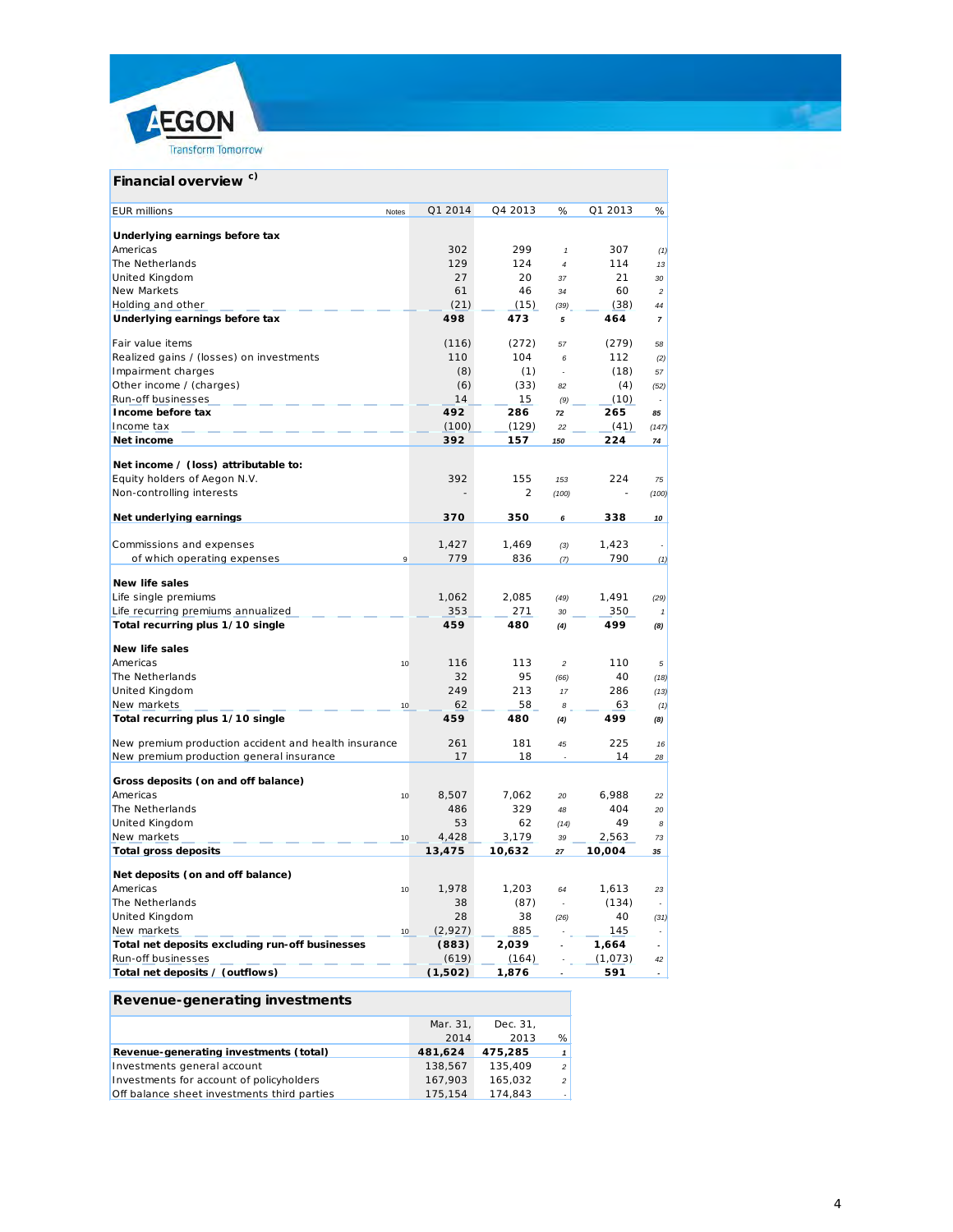



# OPERATIONAL HIGHLIGHTS

## **Underlying earnings before tax**

Aegon's underlying earnings before tax in the first quarter of 2014 increased 7% compared to the first quarter of 2013 to EUR 498 million. Business growth, favorable equity markets (EUR 39 million) and the positive impact of deleveraging (EUR 10 million), more than offset investments in technology (EUR 10 million) and the impact of unfavorable currency exchange rates (EUR 11 million).

Underlying earnings from the Americas declined 1% compared to the first quarter of 2013 to EUR 302 million. Higher earnings from growth in variable annuity, mutual fund and pension balances, resulting from both financial markets and net inflows, were more than offset by one-time items and adverse currency movements. The first quarter of 2014 also included a seasonal unfavorable mortality impact of EUR 20 million.

In the Netherlands, underlying earnings increased 13% to EUR 129 million, as a result of higher investment income and lower funding costs.

Underlying earnings from Aegon's operations in the United Kingdom were up 30% to EUR 27 million in the first quarter of 2014. The positive impact of higher equity markets and improved persistency more than offset costs related to the development of the recently-launched direct-to-consumer offering on the platform, Retiready.

Underlying earnings from New Markets increased 2% to EUR 61 million. Lower earnings from Asia were more than offset by higher earnings from Aegon Asset Management and Central & Eastern Europe.

Total holding costs decreased 44% to EUR 21 million, mainly as a result of lower net interest costs following deleveraging, lower operating expenses and a one-time gain of EUR 8 million related to interest on taxes.

### **Net income**

Net income increased to EUR 392 million as a result of higher underlying earnings and lower losses on fair value items.

### *Fair value items*

The results from fair value items amounted to a loss of EUR 116 million. The loss was mainly driven by hedging programs without accounting match in the United States and the Netherlands. In addition, swaps related to hybrids held at the holding incurred a loss due to declining interest rates.

#### *Realized gains on investments*

Realized gains on investments slightly declined to EUR 110 million, and were primarily related to the sale of a stake in a single equity investment and portfolio repositioning in the Netherlands.

### *Impairment charges*

Impairments declined to EUR 8 million and were mainly related to the foreign currency residential mortgage portfolio in Hungary in the first quarter of 2014. The improvement compared to last year was the result of the favorable credit environment in the United States where impairments remained low and were more than offset by recoveries.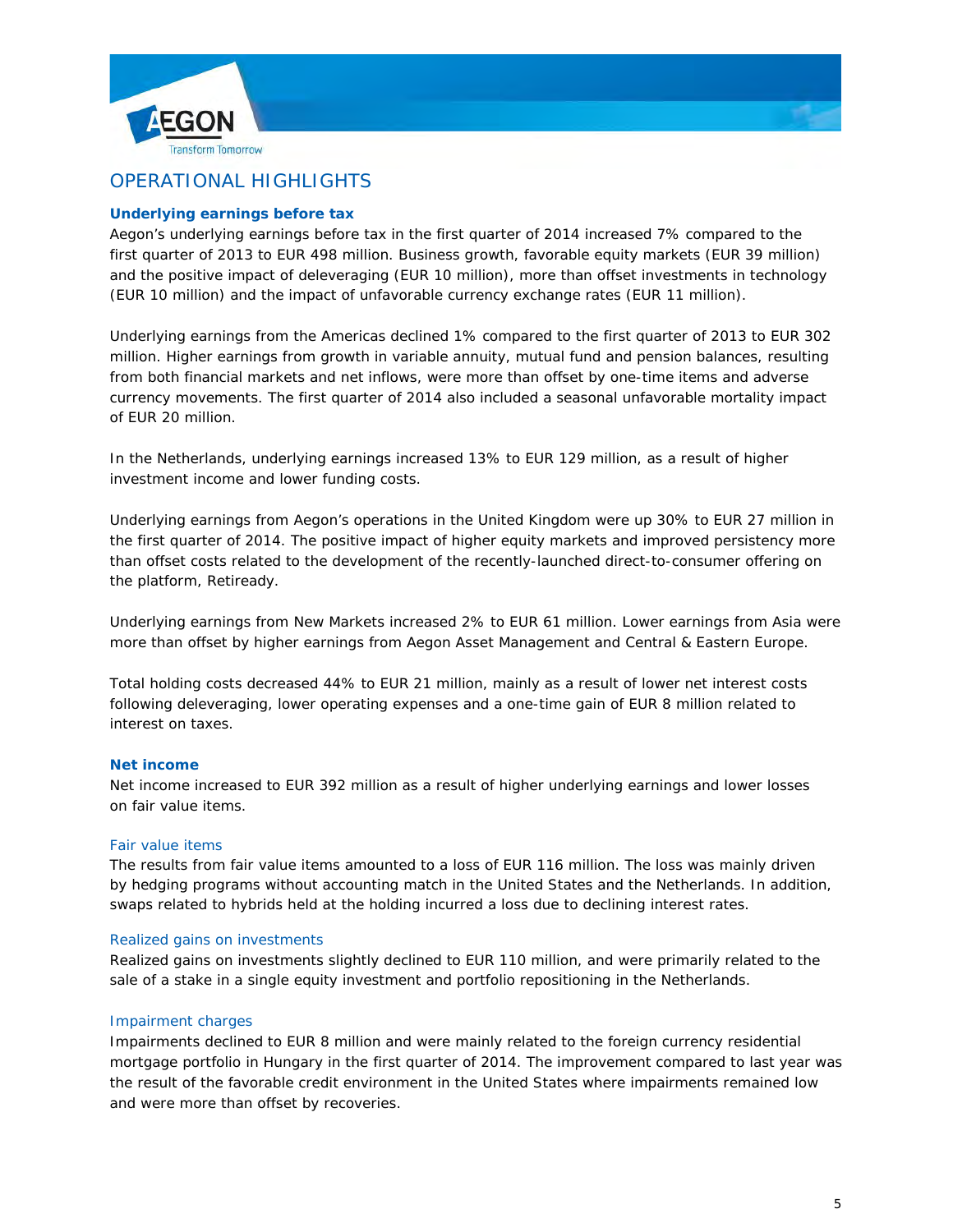



#### *Other charges*

Other charges amounted to EUR 6 million and were primarily related to restructuring costs in the United Kingdom.

### *Run-off businesses*

The results of run-off businesses improved to EUR 14 million as earnings in the first quarter of 2013 included a charge related to the faster than anticipated transfer of reinsurance assets.

#### *Income tax*

Income tax amounted to EUR 100 million in the first quarter. The effective tax rate on underlying earnings for the first quarter of 2014 was 26%. The effective tax rate on total income was 20%, driven by tax exempt income in the United States and certain tax exempt realized gains in the Netherlands.

### **Return on equity**

Return on equity increased to 8.4% for the first quarter of 2014, driven by higher net underlying earnings and reduced funding costs as a result of deleveraging. Return on equity for Aegon's ongoing businesses, excluding run-off businesses, amounted to 9.1% over the same period.

### **Operating expenses**

In the first quarter of 2014, operating expenses declined 1% to EUR 779 million mainly as a result of timing of expenses and favorable currency effects.

#### **Sales**

In the first quarter of 2014, Aegon's total sales were up 20% to EUR 2.1 billion. Gross deposits increased 35% compared to the first quarter of 2013, driven by the variable annuity and retirement businesses in the United States and Aegon Asset Management. Net outflows, excluding run-off businesses, amounted to EUR 0.9 billion. This was the result of the loss of a single large mandate in Aegon Asset Management, which was replaced by a smaller but higher margin mandate from the same client, and a one-time transfer of pension assets to the Polish government due to legislative changes. New premium production for accident and health insurance increased 16% to EUR 261 million, mainly due to several portfolio acquisitions, which resulted from new distribution agreements. New life sales declined 8%, driven mainly by lower pension production in the United Kingdom as the first quarter of 2013 was a particularly strong quarter due to the introduction of the Retail Distribution Review. In the Americas, new life sales were up 5%, primarily driven by higher sales of universal life products with secondary guarantees, which was partly offset by adverse currency movements.

#### **Market consistent value of new business**

The market consistent value of new business declined slightly to EUR 223 million, as strong sales growth and higher margins in the United States were more than offset by lower margins on Dutch mortgages and methodology changes.

#### **Revenue-generating investments**

Revenue-generating investments increased 1% during the first quarter of 2014 to EUR 482 billion, driven by positive market movements.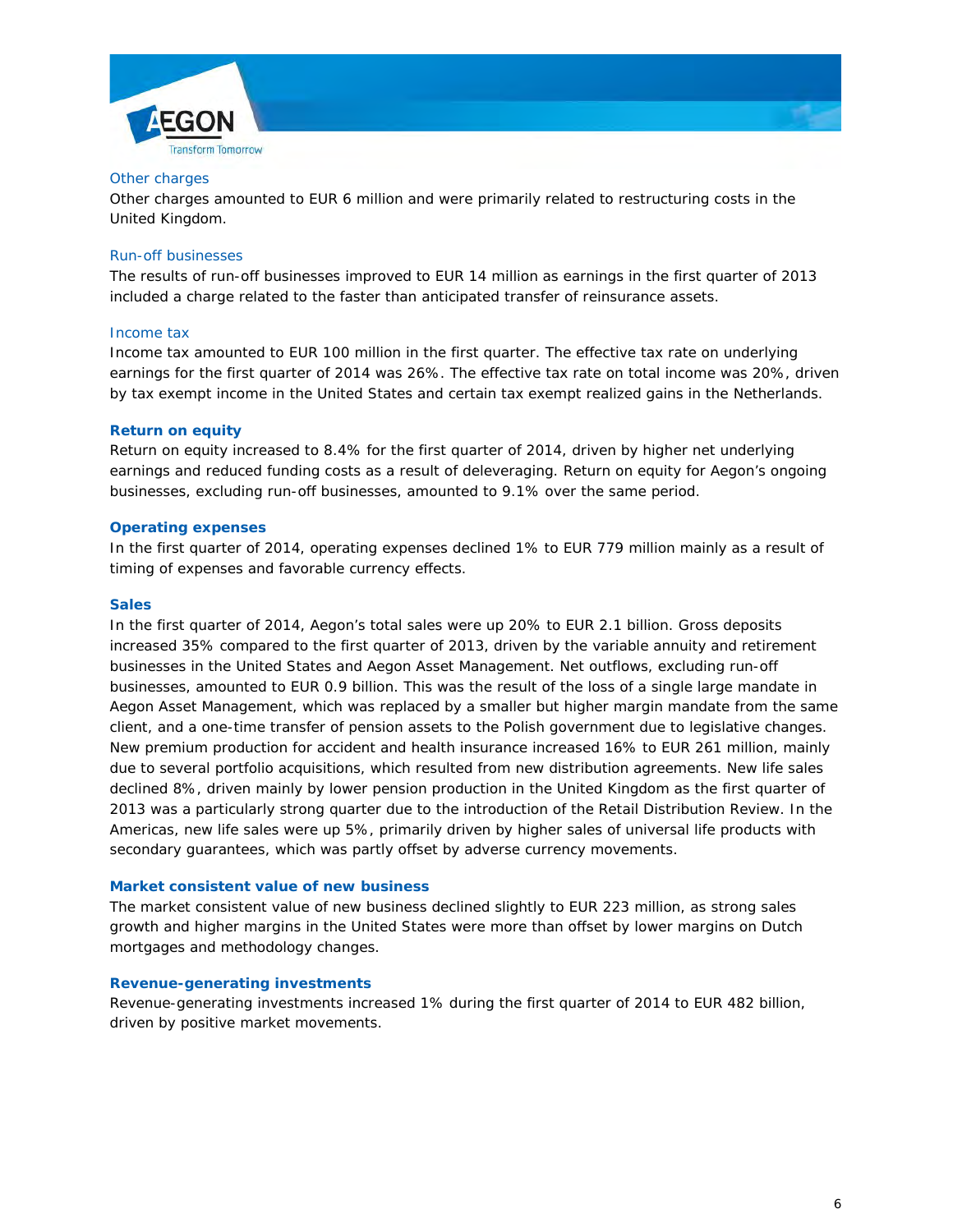



Shareholders' equity increased EUR 1.5 billion compared to the end of the fourth quarter of 2013 to EUR 19.1 billion at March 31, 2014. This was driven by net income for the quarter and lower interest rates, resulting in higher revaluation reserves. The revaluation reserves increased by EUR 1.3 billion to EUR 4.4 billion. Aegon's shareholders' equity, excluding revaluation reserves and defined benefit plan remeasurements, amounted to EUR 15.6 billion – or EUR 7.43 per common share at the end of the first quarter. The company's gross leverage ratio improved to 31.5% in the first quarter, mainly driven by the call of perpetual capital securities. Excess capital in the holding declined to EUR 1.7 billion, resulting from the call of perpetual capital securities, interest payments and operating expenses.

Aegon's Insurance Group Directive (IGD) solvency ratio remained stable compared to year-end 2013 at 212%, as the impact of the call of perpetual capital securities was offset by earnings generated in the quarter and tightening credit spreads. The capital in excess of the S&P AA threshold in the United States increased by USD 0.3 billion to USD 0.8 billion, driven by free cash flow generated in the first quarter of 2014. The IGD ratio in the Netherlands, excluding Aegon Bank, remained stable at ~240%, as earnings generated in the first quarter were partly offset by higher employee pension liabilities. The Pillar I ratio in the United Kingdom, including the with-profit fund, was flat at ~150% at the end of the first quarter of 2014.

Effective March 15, 2014, Aegon redeemed junior perpetual capital securities with a coupon of 6.875% and a principal amount of USD 550 million. On April 28, 2014, Aegon announced that it will call for the redemption of perpetual capital securities with a coupon of 7.25% issued in 2007. The redemption will be effective June 15, 2014, when the principal amount of USD 1,050 million will be repaid with accrued interest. This transaction has largely been financed by EUR 700 million subordinated notes with a coupon of 4% issued on April 25. As a result of the calls and the new issuance, Aegon's fixed charge cover is expected to increase approximately 1.4 times on an annualized basis. Although total interest expenses will be approximately EUR 55 million lower as a result of these capital management transactions, underlying earnings before tax will be negatively impacted by EUR 28 million on an annualized basis. The interest cost on the newly issued notes is accounted for in underlying earnings while the interest on the perpetual capital securities was recorded directly in equity.

#### **Cash flows**

Operational free cash flows were EUR 331 million in the first quarter of 2014. Excluding one-time items of EUR (22) million and market impacts of EUR 48 million, operational free cash flows amounted to EUR 305 million. One-time items were primarily related to temporary higher reserve strain for term and universal life business in the United States and business transformation costs in the United Kingdom. The impact of market movements during the first quarter mainly resulted from credit spread movements.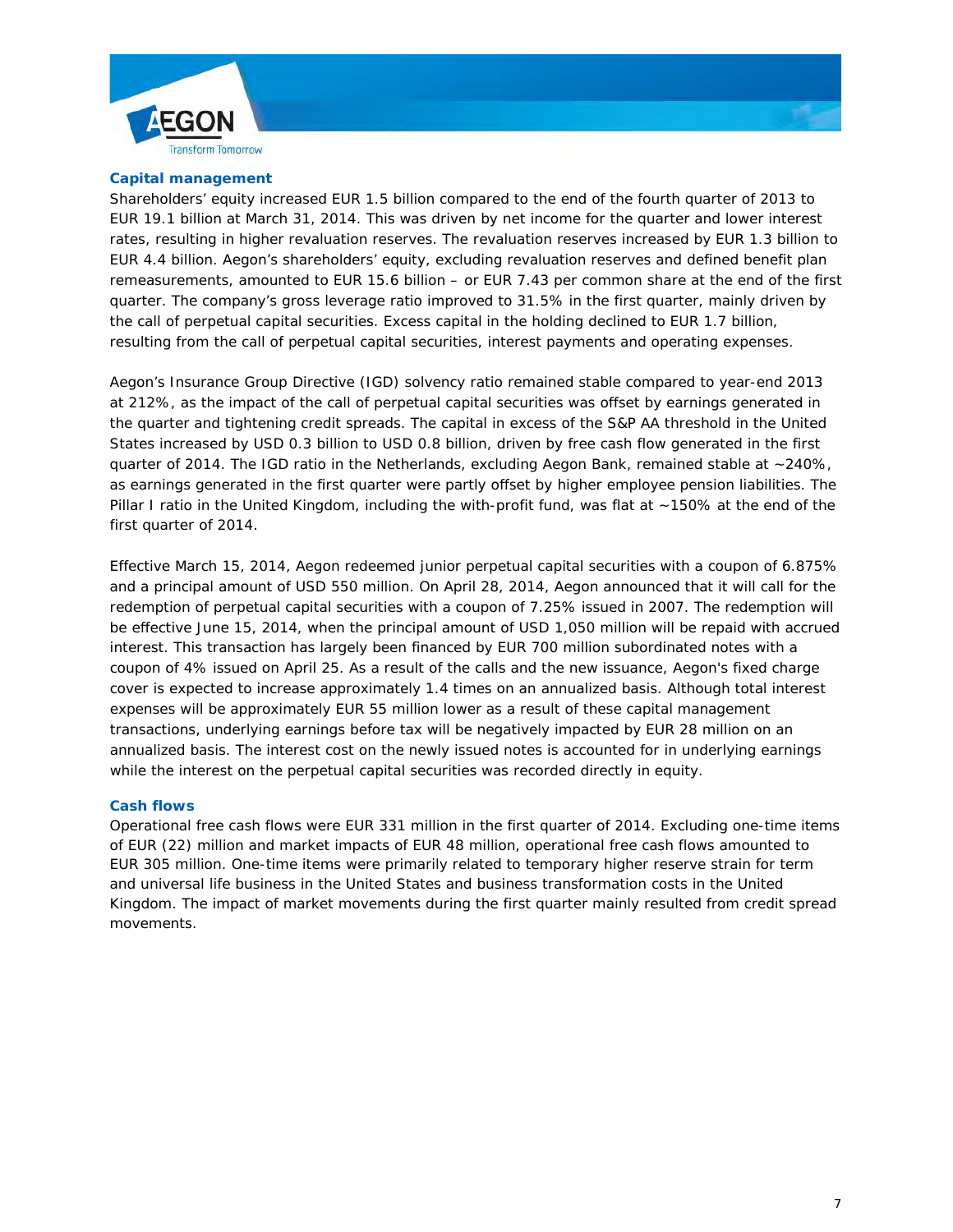



#### **Changes in accounting policies**

Effective January 1, 2014, Aegon has made voluntary changes to its accounting policies to improve the consistency, comparability and transparency of Aegon's financial results. The following changes became effective:

- Aegon has considered and sought alignment with the proposed description of deferrable policy acquisition costs in the current proposals for future insurance accounting under IFRS. Under the new accounting policy, deferred policy acquisition costs only include costs that are directly attributable to the acquisition or renewal of insurance contracts. The previous accounting policy was based on a broader definition of costs that could be deferred, including sales support costs.
- Aegon has established its longevity reserves in the Netherlands on prospective mortality tables instead of observed mortality tables. Its IFRS reserves were previously based on observed mortality tables, while actual experience was taken through underlying earnings. The adoption of prospective mortality tables ensures that Aegon's IFRS reserving for longevity is consistent with that of its regulatory solvency calculations and internal economic framework.

Aegon has applied these changes retrospectively and therefore restated its 2013 financial position, in accordance with IFRS, for reasons of comparability. As a result, shareholders' equity was negatively impacted by EUR 2.4 billion, and underlying earnings before tax were positively impacted by EUR 23 million at the date of adoption (January 1, 2014). More details of these changes and a summary of their effects on the financial position of the company are shown in Aegon's adjusted financial supplement for the fourth quarter of 2013.

| Financial overview, Q1 2014 geographically <sup>c)</sup> |                |                          |         |                |                      |       |
|----------------------------------------------------------|----------------|--------------------------|---------|----------------|----------------------|-------|
|                                                          |                |                          |         |                | Holding,             |       |
|                                                          |                |                          |         |                | other                |       |
|                                                          |                | <b>The</b>               | United  |                | New activities &     |       |
| <b>EUR millions</b>                                      |                | Americas Netherlands     | Kingdom |                | Markets eliminations | Total |
| Underlying earnings before tax by line of business       |                |                          |         |                |                      |       |
| Life                                                     | 106            | 73                       | 21      | 18             | ٠                    | 219   |
| Individual savings and retirement products               | 130            | $\overline{\phantom{a}}$ | ٠       | (5)            | ٠                    | 125   |
| Pensions                                                 | 65             | 50                       | 5       |                |                      | 122   |
| Non-life                                                 |                | 1                        |         | 8              |                      | 9     |
| Distribution                                             |                | 4                        |         |                |                      | 4     |
| Asset Management                                         |                |                          |         | 32             |                      | 32    |
| Other                                                    |                |                          |         |                | (21)                 | (21)  |
| Share in underlying earnings before tax of associates    | $\overline{2}$ |                          |         | $\overline{7}$ |                      | 9     |
| Underlying earnings before tax                           | 302            | 129                      | 27      | 61             | (21)                 | 498   |
| Fair value items                                         | (49)           | (36)                     | (3)     | 7              | (36)                 | (116) |
| Realized gains / (losses) on investments                 | 9              | 84                       | 16      | 2              |                      | 110   |
| Impairment charges                                       | 3              | (2)                      |         | (9)            |                      | (8)   |
| Other income / (charges)                                 | 3              | (3)                      | (4)     | (2)            |                      | (6)   |
| Run-off businesses                                       | 14             |                          |         |                |                      | 14    |
| Income before tax                                        | 282            | 172                      | 37      | 59             | (57)                 | 492   |
| Income tax                                               | (63)           | (29)                     | (9)     | (16)           | 16                   | (100) |
| Net income                                               | 219            | 143                      | 28      | 43             | (41)                 | 392   |
| Net underlying earnings                                  | 212            | 100                      | 25      | 45             | (12)                 | 370   |

| Employee numbers                                                     |          |          |
|----------------------------------------------------------------------|----------|----------|
|                                                                      | Mar. 31. | Dec. 31. |
|                                                                      | 2014     | 2013     |
| <b>Employees</b>                                                     | 27.432   | 26.891   |
| of which agents                                                      | 5.017    | 4.753    |
| of which Aegon's share of employees in joint ventures and associates | 1.459    | 1.462    |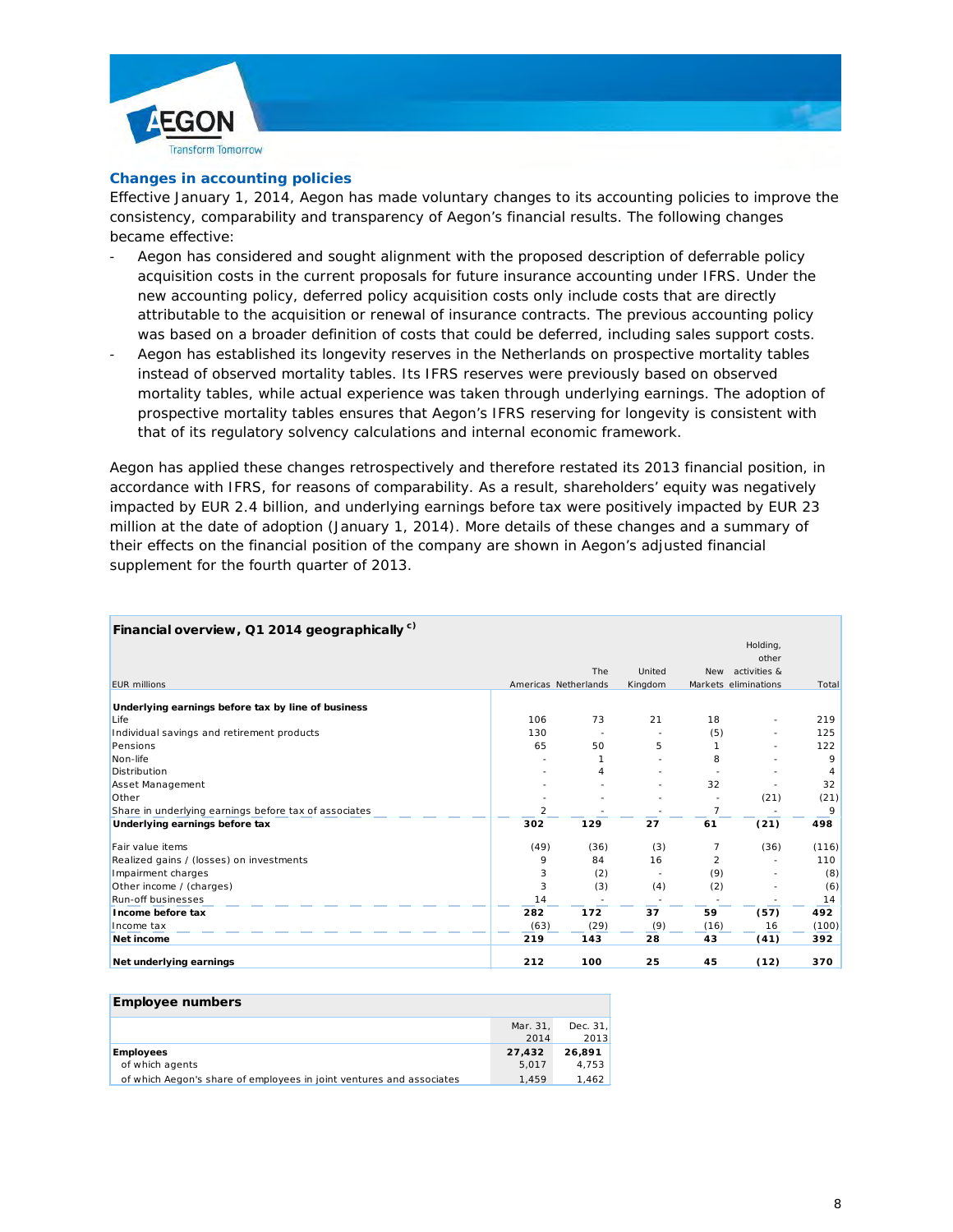



## AMERICAS

- o **Underlying earnings before tax increase 2% to USD 414 million**
- o **Net income more than doubles to USD 300 million primarily due to lower hedge losses**
- o **Sales of life insurance up 9% to USD 158 million, driven by higher universal life sales**
- o **Gross deposits up 26% to USD 11.7 billion reflecting strong growth in pensions and variable annuities; net deposits, excluding run-off, increase 27% to USD 2.7 billion**

## **Underlying earnings before tax**

Underlying earnings from the Americas in the first quarter of 2014 increased 2% to USD 414 million. Higher earnings from growth in variable annuity, mutual fund and pension balances, driven by both markets and net inflows, were partly offset by lower earnings in Life & Protection.

- Life & Protection earnings declined 15% to USD 141 million. This was driven by an unfavorable adjustment of USD 13 million related to lower than anticipated reinvestment yields. The seasonal unfavorable mortality impact amounted to USD 27 million in the first quarter.
- Earnings from Individual Savings & Retirement were up 14% to USD 178 million. Variable annuity earnings increased to USD 108 million, driven by higher fee income from higher account balances. Fixed annuity earnings slightly increased to USD 58 million. The impact of ongoing portfolio reduction was more than offset by higher product spreads, resulting from lower crediting rates, and a one-time gain from changes in the asset portfolio backing the fixed annuity book of USD 7 million. Earnings from retail mutual funds increased to USD 12 million, as a result of higher account balances.
- Employer Solutions & Pensions earnings increased 8% to USD 89 million. This was primarily driven by the growth of account balances, which was partially offset by non-recurring expenses of USD 3 million.
- Earnings from Canada increased to USD 4 million, driven by the non-recurrence of charges in the first quarter of 2013. Earnings in the first quarter of 2014 included adverse lapse experience amounting to USD 4 million. Latin America contributed USD 2 million in underlying earnings for the quarter.

### **Net income**

Net income from Aegon's businesses in the Americas more than doubled to USD 300 million in the first quarter. A lower loss from fair value items, higher underlying earnings and an increased result from run-off businesses more than offset lower realized gains on investments.

Results from fair value items amounted to USD (67) million. The loss on fair value hedges without an accounting match under IFRS, which is related to the macro hedge on the GMIB variable annuities block, was USD 87 million. This was somewhat higher than the expected quarterly loss, driven by declining interest rates. Fair value hedges with an accounting match, which include the hedges on Aegon's GMWB variable annuities block, contributed a profit of USD 61 million, mainly driven by declining interest rates and an increase in fees on the in-force block. Fair value investments underperformed long-term expectations by USD 18 million, mainly driven by alternative investments, including hedge funds.

Gains on investments of USD 12 million were primarily related to pre-payment fees on mortgages. Gross impairments remained low and were more than offset by recoveries on investments in subprime residential mortgage-backed securities, resulting in a net positive of USD 5 million for the quarter.

The results of run-off businesses improved to USD 19 million, as earnings in the first quarter of 2013 included a charge related to the faster than anticipated transfer of reinsurance assets.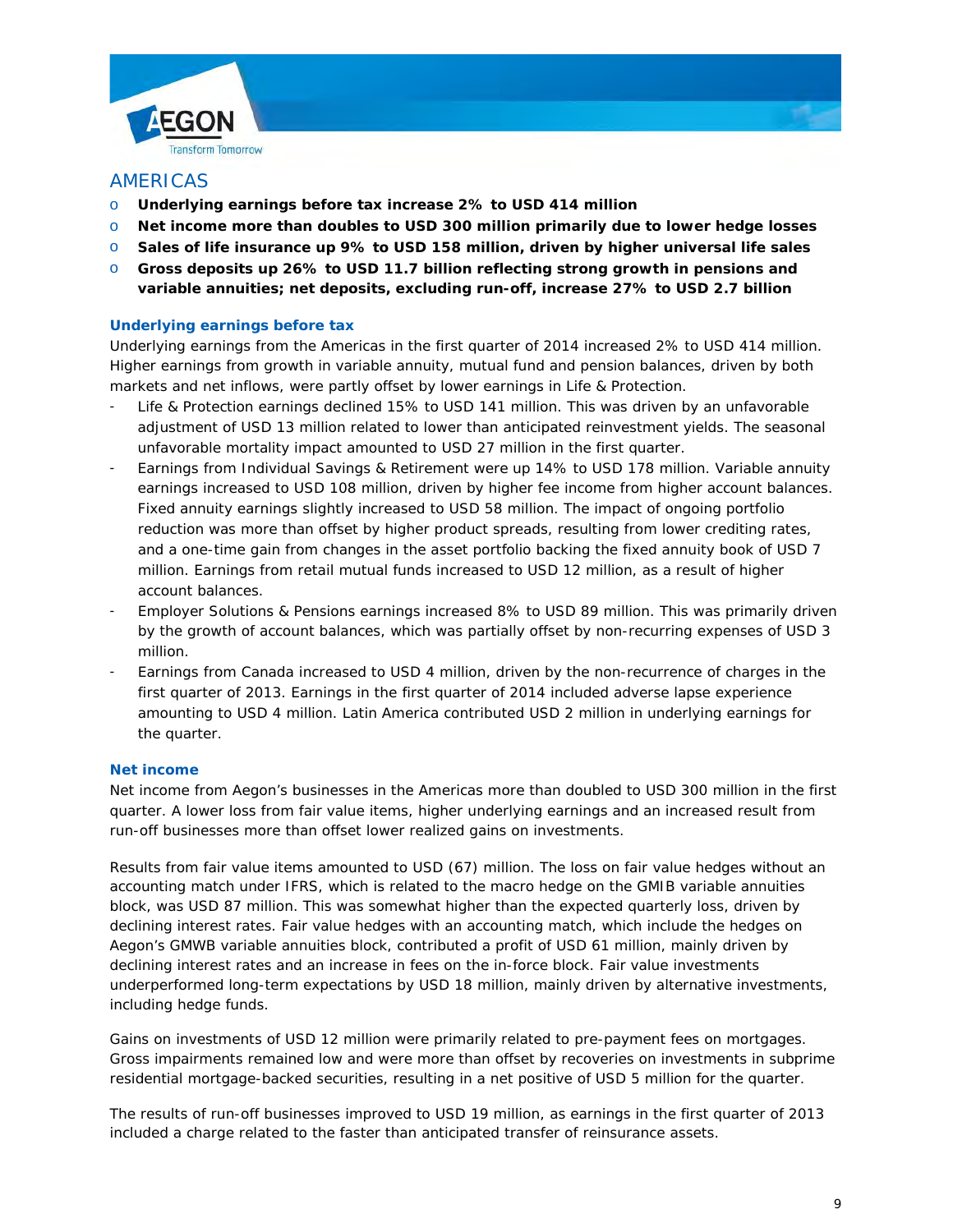



In the first quarter of 2014, the return on average capital invested in Aegon's business in the Americas, excluding revaluation reserves and defined benefit plan remeasurements, amounted to 6.5%. Excluding the capital allocated to the run-off businesses, return on capital amounted to 7.3%. The return on capital of Aegon's businesses excludes the benefit of leverage at the holding.

#### **Operating expenses**

Operating expenses decreased 4% to USD 453 million, mainly due to the non-recurrence of incentive accruals booked in the first quarter of 2013, and lower employee benefit expenses.

#### **Sales**

New life sales were up 9% to USD 158 million, driven by the redesigned secondary guarantee universal life product introduced last year. New premium production for accident and health insurance increased 28% to USD 338 million. This was mainly driven by several portfolio acquisitions, which resulted from new distribution agreements. Excluding these acquisitions, sales were still higher than in the first quarter of 2013, driven by higher supplemental health sales for both group and individual coverage as a result of the Affordable Care Act.

Gross deposits increased 26% to USD 11.7 billion. Gross deposits in pensions were up 34% to USD 8.3 billion, driven by plan takeovers and the focus on retirement readiness by growing customer participation and contributions, partly through expanded use of auto-enrollment and auto-escalation. Gross deposits in variable annuities of USD 2.0 billion were up 26% compared to the first quarter of 2013, mainly due to continued focus on key distribution partners and expansion of Aegon's distribution through alternative channels. Gross deposits in mutual funds increased 2% to USD 1.2 billion.

Net deposits, excluding run-off businesses, were up 27% to USD 2.7 billion in the first quarter, mainly driven by a 24% increase in pension net deposits to USD 2.3 billion. Net deposits in variable annuities increased 40% to USD 1.0 billion, the result of higher gross deposits and stable withdrawal rates. Net flows into retail mutual funds were stable at USD 0.2 billion. Fixed annuities experienced net outflows of USD 0.7 billion due to the overall portfolio reduction as part of a strategic repositioning of the business.

#### **Market consistent value of new business**

The market consistent value of new business increased 66% to USD 208 million in the first quarter of 2014. This was driven by higher sales volumes and increased margins in variable annuities and life insurance.

#### **Revenue-generating investments**

Revenue-generating investments increased 2% to USD 372 billion during the first quarter. Investments for account of policyholders and off balance sheet investments for third parties were up 3%, driven by net deposits as well as positive market movements. General account assets increased 2% during the quarter, as the decline in interest rates more than offset outflows from the run-off businesses and fixed annuities.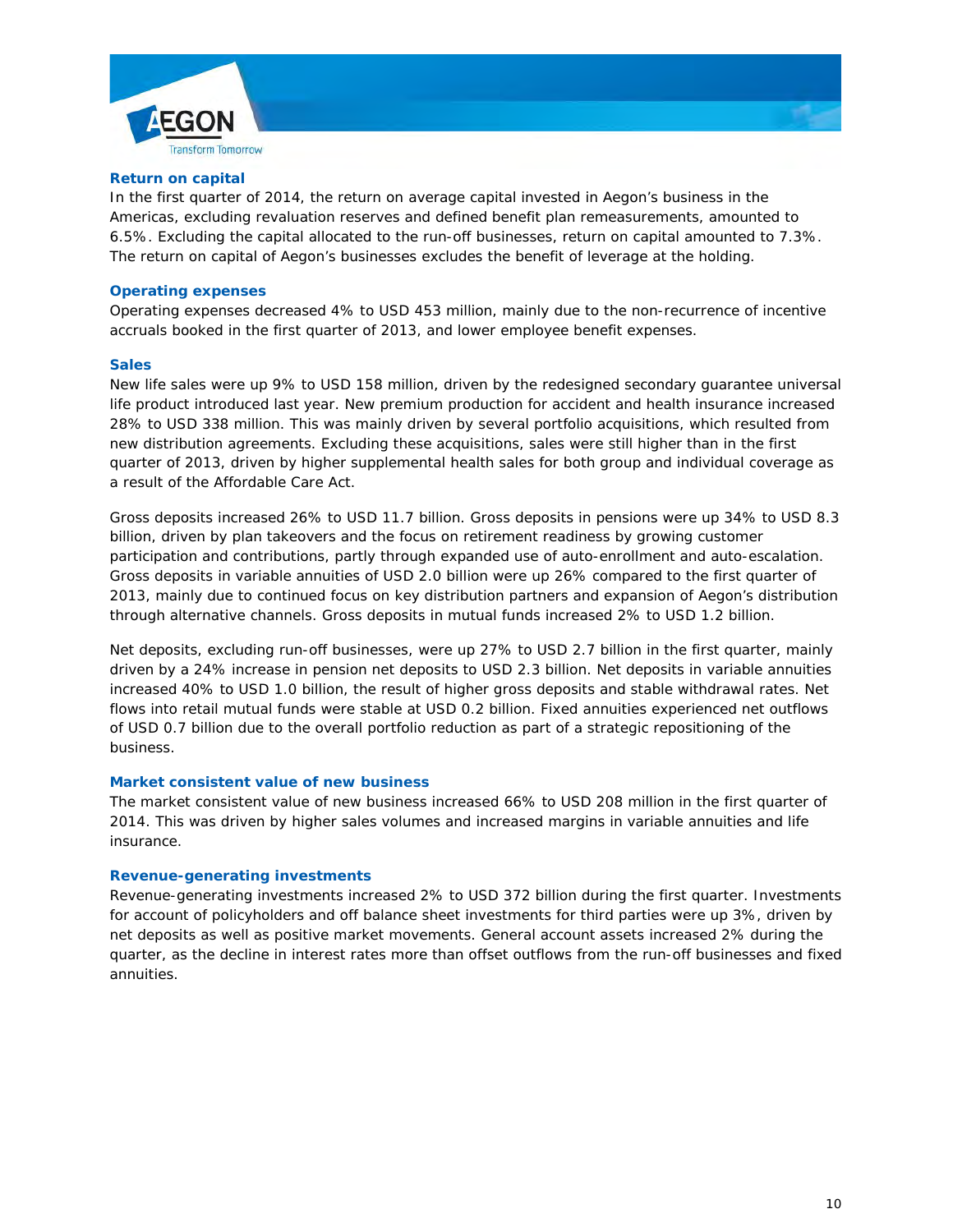

| Q1 2014<br>Q4 2013<br>Q1 2013<br>%<br>%<br><b>USD millions</b><br><b>Notes</b><br>Underlying earnings before tax by line of business<br>141<br>150<br>166<br>Life and protection<br>(6)<br>(15)<br>58<br><b>Fixed annuities</b><br>53<br>56<br>10<br>3<br>99<br>94<br>Variable annuities<br>108<br>15<br>9<br>Retail mutual funds<br>5<br>12<br>11<br>128<br>$\overline{\mathbf{c}}$<br>Individual savings and retirement products<br>163<br>155<br>178<br>14<br>9<br>Employer solutions & pensions<br>89<br>88<br>82<br>$\pmb{\mathcal{I}}$<br>8<br>$\overline{4}$<br>3<br>Canada<br>76<br>$\overline{2}$<br>4<br>2<br>Latin America<br>(49)<br>25<br>414<br>Underlying earnings before tax<br>408<br>405<br>2<br>2<br>Fair value items<br>(67)<br>(145)<br>(296)<br>54<br>77<br>Realized gains / (losses) on investments<br>12<br>37<br>59<br>(68)<br>(80)<br>5<br>Impairment charges<br>5<br>(3)<br>$\overline{\phantom{a}}$<br>Other income / (charges)<br>$\overline{4}$<br>(16)<br>(6)<br>÷,<br>19<br>Run- off businesses<br>20<br>(13)<br>(6)<br>387<br>149<br>Income before tax<br>309<br>25<br>160<br>Income tax<br>(86)<br>(128)<br>(2)<br>33<br>Net income<br>300<br>147<br>181<br>105<br>66<br>Net underlying earnings<br>290<br>302<br>290<br>(4)<br>Commissions and expenses<br>1,110<br>1,108<br>1,067<br>4<br>÷,<br>of which operating expenses<br>453<br>480<br>473<br>(6)<br>(4)<br><b>New life sales</b><br>10<br>Life single premiums<br>39<br>44<br>66<br>69<br>49<br>152<br>Life recurring premiums annualized<br>151<br>141<br>$\mathbf{1}$<br>8<br>Total recurring plus 1/10 single<br>158<br>154<br>145<br>$\overline{\mathbf{c}}$<br>9<br>Life & protection<br>134<br>128<br>119<br>$\overline{4}$<br>12<br>Canada<br>16<br>17<br>16<br>(2)<br>4<br>8<br>9<br>Latin America<br>10<br>(12)<br>(20)<br>Total recurring plus 1/10 single<br>158<br>154<br>145<br>2<br>9<br>New premium production accident and health insurance<br>338<br>230<br>264<br>47<br>28<br>Gross deposits (on and off balance) by line of business<br>10<br>Life & protection<br>2<br>3<br>2<br>23<br>(3)<br>71<br>189<br><b>Fixed annuities</b><br>104<br>(31)<br>(62)<br>Variable annuities<br>2,038<br>2,299<br>1,622<br>(11)<br>26<br>Retail mutual funds<br>1,210<br>940<br>1,187<br>29<br>$\overline{c}$<br>Individual savings & retirement products<br>2,998<br>3,320<br>3,344<br>(1)<br>11<br>Employer solutions & pensions<br>6,236<br>8,288<br>6,168<br>33<br>34<br>Canada<br>36<br>24<br>47<br>50<br>(23)<br>5<br>Latin America<br>4<br>6<br>17<br>(17)<br>11,651<br><b>Total gross deposits</b><br>9,610<br>9,221<br>21<br>26<br>Net deposits (on and off balance) by line of business<br>10<br>(10)<br>(10)<br>(10)<br>Life & protection<br>3<br>(2)<br>(686)<br>(553)<br><b>Fixed annuities</b><br>(657)<br>(4)<br>(24)<br>Variable annuities<br>982<br>1,279<br>699<br>40<br>(23)<br>Retail mutual funds<br>226<br>64<br>243<br>(7)<br>Individual savings & retirement products<br>522<br>686<br>389<br>34<br>(24)<br>Employer solutions & pensions<br>2,284<br>1,077<br>1,841<br>112<br>24<br>Canada<br>(90)<br>(100)<br>(94)<br>10<br>5<br>Latin America<br>3<br>3<br>3 <sub>1</sub><br>(6)<br>19<br>Total net deposits excluding run-off businesses<br>2,129<br>2,709<br>1,656<br>64<br>27<br>Run-off businesses<br>(848)<br>(242)<br>(1, 416)<br>40<br>Total net deposits / (outflows)<br>1,862<br>1,415<br>713<br>32<br>161 | c)<br><b>Americas</b> |  |  |  |
|-------------------------------------------------------------------------------------------------------------------------------------------------------------------------------------------------------------------------------------------------------------------------------------------------------------------------------------------------------------------------------------------------------------------------------------------------------------------------------------------------------------------------------------------------------------------------------------------------------------------------------------------------------------------------------------------------------------------------------------------------------------------------------------------------------------------------------------------------------------------------------------------------------------------------------------------------------------------------------------------------------------------------------------------------------------------------------------------------------------------------------------------------------------------------------------------------------------------------------------------------------------------------------------------------------------------------------------------------------------------------------------------------------------------------------------------------------------------------------------------------------------------------------------------------------------------------------------------------------------------------------------------------------------------------------------------------------------------------------------------------------------------------------------------------------------------------------------------------------------------------------------------------------------------------------------------------------------------------------------------------------------------------------------------------------------------------------------------------------------------------------------------------------------------------------------------------------------------------------------------------------------------------------------------------------------------------------------------------------------------------------------------------------------------------------------------------------------------------------------------------------------------------------------------------------------------------------------------------------------------------------------------------------------------------------------------------------------------------------------------------------------------------------------------------------------------------------------------------------------------------------------------------------------------------------------------------------------------------------------------------------------------------------------------------------------------------------------------------------------------------------------------------------------------------------------------------------------------------------------------------------------------------------------------------------------------------------------------------------------------------------------------------------------------------------------------------|-----------------------|--|--|--|
|                                                                                                                                                                                                                                                                                                                                                                                                                                                                                                                                                                                                                                                                                                                                                                                                                                                                                                                                                                                                                                                                                                                                                                                                                                                                                                                                                                                                                                                                                                                                                                                                                                                                                                                                                                                                                                                                                                                                                                                                                                                                                                                                                                                                                                                                                                                                                                                                                                                                                                                                                                                                                                                                                                                                                                                                                                                                                                                                                                                                                                                                                                                                                                                                                                                                                                                                                                                                                                                 |                       |  |  |  |
|                                                                                                                                                                                                                                                                                                                                                                                                                                                                                                                                                                                                                                                                                                                                                                                                                                                                                                                                                                                                                                                                                                                                                                                                                                                                                                                                                                                                                                                                                                                                                                                                                                                                                                                                                                                                                                                                                                                                                                                                                                                                                                                                                                                                                                                                                                                                                                                                                                                                                                                                                                                                                                                                                                                                                                                                                                                                                                                                                                                                                                                                                                                                                                                                                                                                                                                                                                                                                                                 |                       |  |  |  |
|                                                                                                                                                                                                                                                                                                                                                                                                                                                                                                                                                                                                                                                                                                                                                                                                                                                                                                                                                                                                                                                                                                                                                                                                                                                                                                                                                                                                                                                                                                                                                                                                                                                                                                                                                                                                                                                                                                                                                                                                                                                                                                                                                                                                                                                                                                                                                                                                                                                                                                                                                                                                                                                                                                                                                                                                                                                                                                                                                                                                                                                                                                                                                                                                                                                                                                                                                                                                                                                 |                       |  |  |  |
|                                                                                                                                                                                                                                                                                                                                                                                                                                                                                                                                                                                                                                                                                                                                                                                                                                                                                                                                                                                                                                                                                                                                                                                                                                                                                                                                                                                                                                                                                                                                                                                                                                                                                                                                                                                                                                                                                                                                                                                                                                                                                                                                                                                                                                                                                                                                                                                                                                                                                                                                                                                                                                                                                                                                                                                                                                                                                                                                                                                                                                                                                                                                                                                                                                                                                                                                                                                                                                                 |                       |  |  |  |
|                                                                                                                                                                                                                                                                                                                                                                                                                                                                                                                                                                                                                                                                                                                                                                                                                                                                                                                                                                                                                                                                                                                                                                                                                                                                                                                                                                                                                                                                                                                                                                                                                                                                                                                                                                                                                                                                                                                                                                                                                                                                                                                                                                                                                                                                                                                                                                                                                                                                                                                                                                                                                                                                                                                                                                                                                                                                                                                                                                                                                                                                                                                                                                                                                                                                                                                                                                                                                                                 |                       |  |  |  |
|                                                                                                                                                                                                                                                                                                                                                                                                                                                                                                                                                                                                                                                                                                                                                                                                                                                                                                                                                                                                                                                                                                                                                                                                                                                                                                                                                                                                                                                                                                                                                                                                                                                                                                                                                                                                                                                                                                                                                                                                                                                                                                                                                                                                                                                                                                                                                                                                                                                                                                                                                                                                                                                                                                                                                                                                                                                                                                                                                                                                                                                                                                                                                                                                                                                                                                                                                                                                                                                 |                       |  |  |  |
|                                                                                                                                                                                                                                                                                                                                                                                                                                                                                                                                                                                                                                                                                                                                                                                                                                                                                                                                                                                                                                                                                                                                                                                                                                                                                                                                                                                                                                                                                                                                                                                                                                                                                                                                                                                                                                                                                                                                                                                                                                                                                                                                                                                                                                                                                                                                                                                                                                                                                                                                                                                                                                                                                                                                                                                                                                                                                                                                                                                                                                                                                                                                                                                                                                                                                                                                                                                                                                                 |                       |  |  |  |
|                                                                                                                                                                                                                                                                                                                                                                                                                                                                                                                                                                                                                                                                                                                                                                                                                                                                                                                                                                                                                                                                                                                                                                                                                                                                                                                                                                                                                                                                                                                                                                                                                                                                                                                                                                                                                                                                                                                                                                                                                                                                                                                                                                                                                                                                                                                                                                                                                                                                                                                                                                                                                                                                                                                                                                                                                                                                                                                                                                                                                                                                                                                                                                                                                                                                                                                                                                                                                                                 |                       |  |  |  |
|                                                                                                                                                                                                                                                                                                                                                                                                                                                                                                                                                                                                                                                                                                                                                                                                                                                                                                                                                                                                                                                                                                                                                                                                                                                                                                                                                                                                                                                                                                                                                                                                                                                                                                                                                                                                                                                                                                                                                                                                                                                                                                                                                                                                                                                                                                                                                                                                                                                                                                                                                                                                                                                                                                                                                                                                                                                                                                                                                                                                                                                                                                                                                                                                                                                                                                                                                                                                                                                 |                       |  |  |  |
|                                                                                                                                                                                                                                                                                                                                                                                                                                                                                                                                                                                                                                                                                                                                                                                                                                                                                                                                                                                                                                                                                                                                                                                                                                                                                                                                                                                                                                                                                                                                                                                                                                                                                                                                                                                                                                                                                                                                                                                                                                                                                                                                                                                                                                                                                                                                                                                                                                                                                                                                                                                                                                                                                                                                                                                                                                                                                                                                                                                                                                                                                                                                                                                                                                                                                                                                                                                                                                                 |                       |  |  |  |
|                                                                                                                                                                                                                                                                                                                                                                                                                                                                                                                                                                                                                                                                                                                                                                                                                                                                                                                                                                                                                                                                                                                                                                                                                                                                                                                                                                                                                                                                                                                                                                                                                                                                                                                                                                                                                                                                                                                                                                                                                                                                                                                                                                                                                                                                                                                                                                                                                                                                                                                                                                                                                                                                                                                                                                                                                                                                                                                                                                                                                                                                                                                                                                                                                                                                                                                                                                                                                                                 |                       |  |  |  |
|                                                                                                                                                                                                                                                                                                                                                                                                                                                                                                                                                                                                                                                                                                                                                                                                                                                                                                                                                                                                                                                                                                                                                                                                                                                                                                                                                                                                                                                                                                                                                                                                                                                                                                                                                                                                                                                                                                                                                                                                                                                                                                                                                                                                                                                                                                                                                                                                                                                                                                                                                                                                                                                                                                                                                                                                                                                                                                                                                                                                                                                                                                                                                                                                                                                                                                                                                                                                                                                 |                       |  |  |  |
|                                                                                                                                                                                                                                                                                                                                                                                                                                                                                                                                                                                                                                                                                                                                                                                                                                                                                                                                                                                                                                                                                                                                                                                                                                                                                                                                                                                                                                                                                                                                                                                                                                                                                                                                                                                                                                                                                                                                                                                                                                                                                                                                                                                                                                                                                                                                                                                                                                                                                                                                                                                                                                                                                                                                                                                                                                                                                                                                                                                                                                                                                                                                                                                                                                                                                                                                                                                                                                                 |                       |  |  |  |
|                                                                                                                                                                                                                                                                                                                                                                                                                                                                                                                                                                                                                                                                                                                                                                                                                                                                                                                                                                                                                                                                                                                                                                                                                                                                                                                                                                                                                                                                                                                                                                                                                                                                                                                                                                                                                                                                                                                                                                                                                                                                                                                                                                                                                                                                                                                                                                                                                                                                                                                                                                                                                                                                                                                                                                                                                                                                                                                                                                                                                                                                                                                                                                                                                                                                                                                                                                                                                                                 |                       |  |  |  |
|                                                                                                                                                                                                                                                                                                                                                                                                                                                                                                                                                                                                                                                                                                                                                                                                                                                                                                                                                                                                                                                                                                                                                                                                                                                                                                                                                                                                                                                                                                                                                                                                                                                                                                                                                                                                                                                                                                                                                                                                                                                                                                                                                                                                                                                                                                                                                                                                                                                                                                                                                                                                                                                                                                                                                                                                                                                                                                                                                                                                                                                                                                                                                                                                                                                                                                                                                                                                                                                 |                       |  |  |  |
|                                                                                                                                                                                                                                                                                                                                                                                                                                                                                                                                                                                                                                                                                                                                                                                                                                                                                                                                                                                                                                                                                                                                                                                                                                                                                                                                                                                                                                                                                                                                                                                                                                                                                                                                                                                                                                                                                                                                                                                                                                                                                                                                                                                                                                                                                                                                                                                                                                                                                                                                                                                                                                                                                                                                                                                                                                                                                                                                                                                                                                                                                                                                                                                                                                                                                                                                                                                                                                                 |                       |  |  |  |
|                                                                                                                                                                                                                                                                                                                                                                                                                                                                                                                                                                                                                                                                                                                                                                                                                                                                                                                                                                                                                                                                                                                                                                                                                                                                                                                                                                                                                                                                                                                                                                                                                                                                                                                                                                                                                                                                                                                                                                                                                                                                                                                                                                                                                                                                                                                                                                                                                                                                                                                                                                                                                                                                                                                                                                                                                                                                                                                                                                                                                                                                                                                                                                                                                                                                                                                                                                                                                                                 |                       |  |  |  |
|                                                                                                                                                                                                                                                                                                                                                                                                                                                                                                                                                                                                                                                                                                                                                                                                                                                                                                                                                                                                                                                                                                                                                                                                                                                                                                                                                                                                                                                                                                                                                                                                                                                                                                                                                                                                                                                                                                                                                                                                                                                                                                                                                                                                                                                                                                                                                                                                                                                                                                                                                                                                                                                                                                                                                                                                                                                                                                                                                                                                                                                                                                                                                                                                                                                                                                                                                                                                                                                 |                       |  |  |  |
|                                                                                                                                                                                                                                                                                                                                                                                                                                                                                                                                                                                                                                                                                                                                                                                                                                                                                                                                                                                                                                                                                                                                                                                                                                                                                                                                                                                                                                                                                                                                                                                                                                                                                                                                                                                                                                                                                                                                                                                                                                                                                                                                                                                                                                                                                                                                                                                                                                                                                                                                                                                                                                                                                                                                                                                                                                                                                                                                                                                                                                                                                                                                                                                                                                                                                                                                                                                                                                                 |                       |  |  |  |
|                                                                                                                                                                                                                                                                                                                                                                                                                                                                                                                                                                                                                                                                                                                                                                                                                                                                                                                                                                                                                                                                                                                                                                                                                                                                                                                                                                                                                                                                                                                                                                                                                                                                                                                                                                                                                                                                                                                                                                                                                                                                                                                                                                                                                                                                                                                                                                                                                                                                                                                                                                                                                                                                                                                                                                                                                                                                                                                                                                                                                                                                                                                                                                                                                                                                                                                                                                                                                                                 |                       |  |  |  |
|                                                                                                                                                                                                                                                                                                                                                                                                                                                                                                                                                                                                                                                                                                                                                                                                                                                                                                                                                                                                                                                                                                                                                                                                                                                                                                                                                                                                                                                                                                                                                                                                                                                                                                                                                                                                                                                                                                                                                                                                                                                                                                                                                                                                                                                                                                                                                                                                                                                                                                                                                                                                                                                                                                                                                                                                                                                                                                                                                                                                                                                                                                                                                                                                                                                                                                                                                                                                                                                 |                       |  |  |  |
|                                                                                                                                                                                                                                                                                                                                                                                                                                                                                                                                                                                                                                                                                                                                                                                                                                                                                                                                                                                                                                                                                                                                                                                                                                                                                                                                                                                                                                                                                                                                                                                                                                                                                                                                                                                                                                                                                                                                                                                                                                                                                                                                                                                                                                                                                                                                                                                                                                                                                                                                                                                                                                                                                                                                                                                                                                                                                                                                                                                                                                                                                                                                                                                                                                                                                                                                                                                                                                                 |                       |  |  |  |
|                                                                                                                                                                                                                                                                                                                                                                                                                                                                                                                                                                                                                                                                                                                                                                                                                                                                                                                                                                                                                                                                                                                                                                                                                                                                                                                                                                                                                                                                                                                                                                                                                                                                                                                                                                                                                                                                                                                                                                                                                                                                                                                                                                                                                                                                                                                                                                                                                                                                                                                                                                                                                                                                                                                                                                                                                                                                                                                                                                                                                                                                                                                                                                                                                                                                                                                                                                                                                                                 |                       |  |  |  |
|                                                                                                                                                                                                                                                                                                                                                                                                                                                                                                                                                                                                                                                                                                                                                                                                                                                                                                                                                                                                                                                                                                                                                                                                                                                                                                                                                                                                                                                                                                                                                                                                                                                                                                                                                                                                                                                                                                                                                                                                                                                                                                                                                                                                                                                                                                                                                                                                                                                                                                                                                                                                                                                                                                                                                                                                                                                                                                                                                                                                                                                                                                                                                                                                                                                                                                                                                                                                                                                 |                       |  |  |  |
|                                                                                                                                                                                                                                                                                                                                                                                                                                                                                                                                                                                                                                                                                                                                                                                                                                                                                                                                                                                                                                                                                                                                                                                                                                                                                                                                                                                                                                                                                                                                                                                                                                                                                                                                                                                                                                                                                                                                                                                                                                                                                                                                                                                                                                                                                                                                                                                                                                                                                                                                                                                                                                                                                                                                                                                                                                                                                                                                                                                                                                                                                                                                                                                                                                                                                                                                                                                                                                                 |                       |  |  |  |
|                                                                                                                                                                                                                                                                                                                                                                                                                                                                                                                                                                                                                                                                                                                                                                                                                                                                                                                                                                                                                                                                                                                                                                                                                                                                                                                                                                                                                                                                                                                                                                                                                                                                                                                                                                                                                                                                                                                                                                                                                                                                                                                                                                                                                                                                                                                                                                                                                                                                                                                                                                                                                                                                                                                                                                                                                                                                                                                                                                                                                                                                                                                                                                                                                                                                                                                                                                                                                                                 |                       |  |  |  |
|                                                                                                                                                                                                                                                                                                                                                                                                                                                                                                                                                                                                                                                                                                                                                                                                                                                                                                                                                                                                                                                                                                                                                                                                                                                                                                                                                                                                                                                                                                                                                                                                                                                                                                                                                                                                                                                                                                                                                                                                                                                                                                                                                                                                                                                                                                                                                                                                                                                                                                                                                                                                                                                                                                                                                                                                                                                                                                                                                                                                                                                                                                                                                                                                                                                                                                                                                                                                                                                 |                       |  |  |  |
|                                                                                                                                                                                                                                                                                                                                                                                                                                                                                                                                                                                                                                                                                                                                                                                                                                                                                                                                                                                                                                                                                                                                                                                                                                                                                                                                                                                                                                                                                                                                                                                                                                                                                                                                                                                                                                                                                                                                                                                                                                                                                                                                                                                                                                                                                                                                                                                                                                                                                                                                                                                                                                                                                                                                                                                                                                                                                                                                                                                                                                                                                                                                                                                                                                                                                                                                                                                                                                                 |                       |  |  |  |
|                                                                                                                                                                                                                                                                                                                                                                                                                                                                                                                                                                                                                                                                                                                                                                                                                                                                                                                                                                                                                                                                                                                                                                                                                                                                                                                                                                                                                                                                                                                                                                                                                                                                                                                                                                                                                                                                                                                                                                                                                                                                                                                                                                                                                                                                                                                                                                                                                                                                                                                                                                                                                                                                                                                                                                                                                                                                                                                                                                                                                                                                                                                                                                                                                                                                                                                                                                                                                                                 |                       |  |  |  |
|                                                                                                                                                                                                                                                                                                                                                                                                                                                                                                                                                                                                                                                                                                                                                                                                                                                                                                                                                                                                                                                                                                                                                                                                                                                                                                                                                                                                                                                                                                                                                                                                                                                                                                                                                                                                                                                                                                                                                                                                                                                                                                                                                                                                                                                                                                                                                                                                                                                                                                                                                                                                                                                                                                                                                                                                                                                                                                                                                                                                                                                                                                                                                                                                                                                                                                                                                                                                                                                 |                       |  |  |  |
|                                                                                                                                                                                                                                                                                                                                                                                                                                                                                                                                                                                                                                                                                                                                                                                                                                                                                                                                                                                                                                                                                                                                                                                                                                                                                                                                                                                                                                                                                                                                                                                                                                                                                                                                                                                                                                                                                                                                                                                                                                                                                                                                                                                                                                                                                                                                                                                                                                                                                                                                                                                                                                                                                                                                                                                                                                                                                                                                                                                                                                                                                                                                                                                                                                                                                                                                                                                                                                                 |                       |  |  |  |
|                                                                                                                                                                                                                                                                                                                                                                                                                                                                                                                                                                                                                                                                                                                                                                                                                                                                                                                                                                                                                                                                                                                                                                                                                                                                                                                                                                                                                                                                                                                                                                                                                                                                                                                                                                                                                                                                                                                                                                                                                                                                                                                                                                                                                                                                                                                                                                                                                                                                                                                                                                                                                                                                                                                                                                                                                                                                                                                                                                                                                                                                                                                                                                                                                                                                                                                                                                                                                                                 |                       |  |  |  |
|                                                                                                                                                                                                                                                                                                                                                                                                                                                                                                                                                                                                                                                                                                                                                                                                                                                                                                                                                                                                                                                                                                                                                                                                                                                                                                                                                                                                                                                                                                                                                                                                                                                                                                                                                                                                                                                                                                                                                                                                                                                                                                                                                                                                                                                                                                                                                                                                                                                                                                                                                                                                                                                                                                                                                                                                                                                                                                                                                                                                                                                                                                                                                                                                                                                                                                                                                                                                                                                 |                       |  |  |  |
|                                                                                                                                                                                                                                                                                                                                                                                                                                                                                                                                                                                                                                                                                                                                                                                                                                                                                                                                                                                                                                                                                                                                                                                                                                                                                                                                                                                                                                                                                                                                                                                                                                                                                                                                                                                                                                                                                                                                                                                                                                                                                                                                                                                                                                                                                                                                                                                                                                                                                                                                                                                                                                                                                                                                                                                                                                                                                                                                                                                                                                                                                                                                                                                                                                                                                                                                                                                                                                                 |                       |  |  |  |
|                                                                                                                                                                                                                                                                                                                                                                                                                                                                                                                                                                                                                                                                                                                                                                                                                                                                                                                                                                                                                                                                                                                                                                                                                                                                                                                                                                                                                                                                                                                                                                                                                                                                                                                                                                                                                                                                                                                                                                                                                                                                                                                                                                                                                                                                                                                                                                                                                                                                                                                                                                                                                                                                                                                                                                                                                                                                                                                                                                                                                                                                                                                                                                                                                                                                                                                                                                                                                                                 |                       |  |  |  |
|                                                                                                                                                                                                                                                                                                                                                                                                                                                                                                                                                                                                                                                                                                                                                                                                                                                                                                                                                                                                                                                                                                                                                                                                                                                                                                                                                                                                                                                                                                                                                                                                                                                                                                                                                                                                                                                                                                                                                                                                                                                                                                                                                                                                                                                                                                                                                                                                                                                                                                                                                                                                                                                                                                                                                                                                                                                                                                                                                                                                                                                                                                                                                                                                                                                                                                                                                                                                                                                 |                       |  |  |  |
|                                                                                                                                                                                                                                                                                                                                                                                                                                                                                                                                                                                                                                                                                                                                                                                                                                                                                                                                                                                                                                                                                                                                                                                                                                                                                                                                                                                                                                                                                                                                                                                                                                                                                                                                                                                                                                                                                                                                                                                                                                                                                                                                                                                                                                                                                                                                                                                                                                                                                                                                                                                                                                                                                                                                                                                                                                                                                                                                                                                                                                                                                                                                                                                                                                                                                                                                                                                                                                                 |                       |  |  |  |
|                                                                                                                                                                                                                                                                                                                                                                                                                                                                                                                                                                                                                                                                                                                                                                                                                                                                                                                                                                                                                                                                                                                                                                                                                                                                                                                                                                                                                                                                                                                                                                                                                                                                                                                                                                                                                                                                                                                                                                                                                                                                                                                                                                                                                                                                                                                                                                                                                                                                                                                                                                                                                                                                                                                                                                                                                                                                                                                                                                                                                                                                                                                                                                                                                                                                                                                                                                                                                                                 |                       |  |  |  |
|                                                                                                                                                                                                                                                                                                                                                                                                                                                                                                                                                                                                                                                                                                                                                                                                                                                                                                                                                                                                                                                                                                                                                                                                                                                                                                                                                                                                                                                                                                                                                                                                                                                                                                                                                                                                                                                                                                                                                                                                                                                                                                                                                                                                                                                                                                                                                                                                                                                                                                                                                                                                                                                                                                                                                                                                                                                                                                                                                                                                                                                                                                                                                                                                                                                                                                                                                                                                                                                 |                       |  |  |  |
|                                                                                                                                                                                                                                                                                                                                                                                                                                                                                                                                                                                                                                                                                                                                                                                                                                                                                                                                                                                                                                                                                                                                                                                                                                                                                                                                                                                                                                                                                                                                                                                                                                                                                                                                                                                                                                                                                                                                                                                                                                                                                                                                                                                                                                                                                                                                                                                                                                                                                                                                                                                                                                                                                                                                                                                                                                                                                                                                                                                                                                                                                                                                                                                                                                                                                                                                                                                                                                                 |                       |  |  |  |
|                                                                                                                                                                                                                                                                                                                                                                                                                                                                                                                                                                                                                                                                                                                                                                                                                                                                                                                                                                                                                                                                                                                                                                                                                                                                                                                                                                                                                                                                                                                                                                                                                                                                                                                                                                                                                                                                                                                                                                                                                                                                                                                                                                                                                                                                                                                                                                                                                                                                                                                                                                                                                                                                                                                                                                                                                                                                                                                                                                                                                                                                                                                                                                                                                                                                                                                                                                                                                                                 |                       |  |  |  |
|                                                                                                                                                                                                                                                                                                                                                                                                                                                                                                                                                                                                                                                                                                                                                                                                                                                                                                                                                                                                                                                                                                                                                                                                                                                                                                                                                                                                                                                                                                                                                                                                                                                                                                                                                                                                                                                                                                                                                                                                                                                                                                                                                                                                                                                                                                                                                                                                                                                                                                                                                                                                                                                                                                                                                                                                                                                                                                                                                                                                                                                                                                                                                                                                                                                                                                                                                                                                                                                 |                       |  |  |  |
|                                                                                                                                                                                                                                                                                                                                                                                                                                                                                                                                                                                                                                                                                                                                                                                                                                                                                                                                                                                                                                                                                                                                                                                                                                                                                                                                                                                                                                                                                                                                                                                                                                                                                                                                                                                                                                                                                                                                                                                                                                                                                                                                                                                                                                                                                                                                                                                                                                                                                                                                                                                                                                                                                                                                                                                                                                                                                                                                                                                                                                                                                                                                                                                                                                                                                                                                                                                                                                                 |                       |  |  |  |
|                                                                                                                                                                                                                                                                                                                                                                                                                                                                                                                                                                                                                                                                                                                                                                                                                                                                                                                                                                                                                                                                                                                                                                                                                                                                                                                                                                                                                                                                                                                                                                                                                                                                                                                                                                                                                                                                                                                                                                                                                                                                                                                                                                                                                                                                                                                                                                                                                                                                                                                                                                                                                                                                                                                                                                                                                                                                                                                                                                                                                                                                                                                                                                                                                                                                                                                                                                                                                                                 |                       |  |  |  |
|                                                                                                                                                                                                                                                                                                                                                                                                                                                                                                                                                                                                                                                                                                                                                                                                                                                                                                                                                                                                                                                                                                                                                                                                                                                                                                                                                                                                                                                                                                                                                                                                                                                                                                                                                                                                                                                                                                                                                                                                                                                                                                                                                                                                                                                                                                                                                                                                                                                                                                                                                                                                                                                                                                                                                                                                                                                                                                                                                                                                                                                                                                                                                                                                                                                                                                                                                                                                                                                 |                       |  |  |  |
|                                                                                                                                                                                                                                                                                                                                                                                                                                                                                                                                                                                                                                                                                                                                                                                                                                                                                                                                                                                                                                                                                                                                                                                                                                                                                                                                                                                                                                                                                                                                                                                                                                                                                                                                                                                                                                                                                                                                                                                                                                                                                                                                                                                                                                                                                                                                                                                                                                                                                                                                                                                                                                                                                                                                                                                                                                                                                                                                                                                                                                                                                                                                                                                                                                                                                                                                                                                                                                                 |                       |  |  |  |
|                                                                                                                                                                                                                                                                                                                                                                                                                                                                                                                                                                                                                                                                                                                                                                                                                                                                                                                                                                                                                                                                                                                                                                                                                                                                                                                                                                                                                                                                                                                                                                                                                                                                                                                                                                                                                                                                                                                                                                                                                                                                                                                                                                                                                                                                                                                                                                                                                                                                                                                                                                                                                                                                                                                                                                                                                                                                                                                                                                                                                                                                                                                                                                                                                                                                                                                                                                                                                                                 |                       |  |  |  |
|                                                                                                                                                                                                                                                                                                                                                                                                                                                                                                                                                                                                                                                                                                                                                                                                                                                                                                                                                                                                                                                                                                                                                                                                                                                                                                                                                                                                                                                                                                                                                                                                                                                                                                                                                                                                                                                                                                                                                                                                                                                                                                                                                                                                                                                                                                                                                                                                                                                                                                                                                                                                                                                                                                                                                                                                                                                                                                                                                                                                                                                                                                                                                                                                                                                                                                                                                                                                                                                 |                       |  |  |  |
|                                                                                                                                                                                                                                                                                                                                                                                                                                                                                                                                                                                                                                                                                                                                                                                                                                                                                                                                                                                                                                                                                                                                                                                                                                                                                                                                                                                                                                                                                                                                                                                                                                                                                                                                                                                                                                                                                                                                                                                                                                                                                                                                                                                                                                                                                                                                                                                                                                                                                                                                                                                                                                                                                                                                                                                                                                                                                                                                                                                                                                                                                                                                                                                                                                                                                                                                                                                                                                                 |                       |  |  |  |
|                                                                                                                                                                                                                                                                                                                                                                                                                                                                                                                                                                                                                                                                                                                                                                                                                                                                                                                                                                                                                                                                                                                                                                                                                                                                                                                                                                                                                                                                                                                                                                                                                                                                                                                                                                                                                                                                                                                                                                                                                                                                                                                                                                                                                                                                                                                                                                                                                                                                                                                                                                                                                                                                                                                                                                                                                                                                                                                                                                                                                                                                                                                                                                                                                                                                                                                                                                                                                                                 |                       |  |  |  |
|                                                                                                                                                                                                                                                                                                                                                                                                                                                                                                                                                                                                                                                                                                                                                                                                                                                                                                                                                                                                                                                                                                                                                                                                                                                                                                                                                                                                                                                                                                                                                                                                                                                                                                                                                                                                                                                                                                                                                                                                                                                                                                                                                                                                                                                                                                                                                                                                                                                                                                                                                                                                                                                                                                                                                                                                                                                                                                                                                                                                                                                                                                                                                                                                                                                                                                                                                                                                                                                 |                       |  |  |  |
|                                                                                                                                                                                                                                                                                                                                                                                                                                                                                                                                                                                                                                                                                                                                                                                                                                                                                                                                                                                                                                                                                                                                                                                                                                                                                                                                                                                                                                                                                                                                                                                                                                                                                                                                                                                                                                                                                                                                                                                                                                                                                                                                                                                                                                                                                                                                                                                                                                                                                                                                                                                                                                                                                                                                                                                                                                                                                                                                                                                                                                                                                                                                                                                                                                                                                                                                                                                                                                                 |                       |  |  |  |
|                                                                                                                                                                                                                                                                                                                                                                                                                                                                                                                                                                                                                                                                                                                                                                                                                                                                                                                                                                                                                                                                                                                                                                                                                                                                                                                                                                                                                                                                                                                                                                                                                                                                                                                                                                                                                                                                                                                                                                                                                                                                                                                                                                                                                                                                                                                                                                                                                                                                                                                                                                                                                                                                                                                                                                                                                                                                                                                                                                                                                                                                                                                                                                                                                                                                                                                                                                                                                                                 |                       |  |  |  |

### **Revenue-generating investments**

|                                             | Mar. 31. | Dec. 31. |                          |
|---------------------------------------------|----------|----------|--------------------------|
|                                             | 2014     | 2013     | %                        |
| Revenue-generating investments (total)      | 371.958  | 363.262  | $\overline{2}$           |
| Investments general account                 | 106.391  | 104.425  | $\overline{\phantom{a}}$ |
| Investments for account of policyholders    | 105,760  | 103.659  | $\overline{\phantom{a}}$ |
| Off balance sheet investments third parties | 159,808  | 155.179  | $\mathcal{R}$            |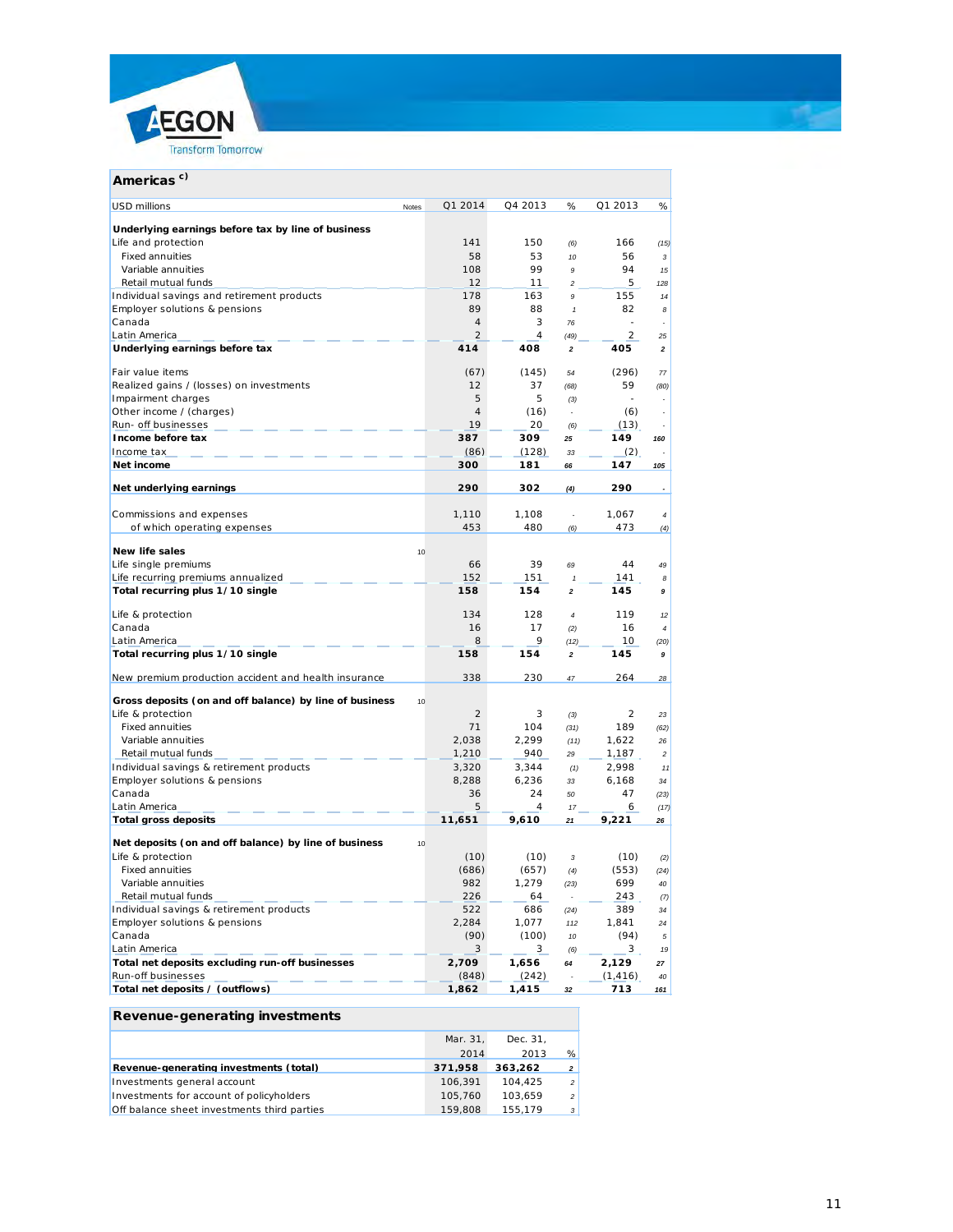



## THE NETHERLANDS

- o **Underlying earnings before tax increase 13% to EUR 129 million due to higher investment income**
- o **Net income up to EUR 143 million, mainly driven by a lower loss from fair value items**
- o **New life sales decline to EUR 32 million as a result of lower production in pensions**

### **Underlying earnings before tax**

Underlying earnings from Aegon's operations in the Netherlands increased 13% to EUR 129 million in the first quarter. This was mainly driven by higher investment income and lower funding costs.

- Earnings from Aegon's Life & Savings operations in the Netherlands were up 6% to EUR 73 million. This was the result of higher investment income and lower funding costs.
- Earnings from the Pension business increased 27% to EUR 50 million, mainly driven by higher income on mortgages allocated to the investment portfolio due to the growth of the Pension business.
- Non-life earnings amounted to EUR 1 million. Management actions taken to improve the profitability of the disability segment showed positive results. This was offset by higher claims in the general insurance business related to the large storm in October 2013 and several large fires, with claims from the proxy channel emerging after a time lag of one quarter. In order to further improve the profitability of the Non-life business, Aegon has terminated several proxy relationships, increased premiums, simplified products and strengthened claims monitoring.
- Earnings from the distribution businesses amounted to EUR 4 million. The decrease compared to the first quarter of 2013 was mainly driven by lower margins, as a result of the competitive market environment.

### **Net income**

Net income from Aegon's businesses in the Netherlands increased 77% to EUR 143 million. Results on fair value items amounted to a loss of EUR 36 million, which was primarily the result of fair value movements on interest rate and longevity hedges. Realized gains on investments totaled EUR 84 million and were the result of the sale of a stake in a single equity investment and portfolio repositioning. Impairments amounted to EUR 2 million.

#### **Return on capital**

The return on average capital invested in Aegon's businesses in the Netherlands, excluding revaluation reserves and defined benefit plan remeasurements, increased to 13.4%, driven by higher net underlying earnings. The return on capital of Aegon's businesses excludes the benefit of leverage at the holding.

#### **Operating expenses**

Operating expenses increased 4% to EUR 185 million, as realized cost savings were more than offset by a reclassification of expenses.

#### **Sales**

New life sales amounted to EUR 32 million in the first quarter. Individual life sales declined 10% to EUR 12 million, driven by the ongoing shift to *banksparen* products. Pension sales amounted to EUR 20 million, down 22% from the first quarter of 2013 which included a large buyout deal. PPI deposits nearly doubled to EUR 17 million, driven by Aegon's attractive product offering.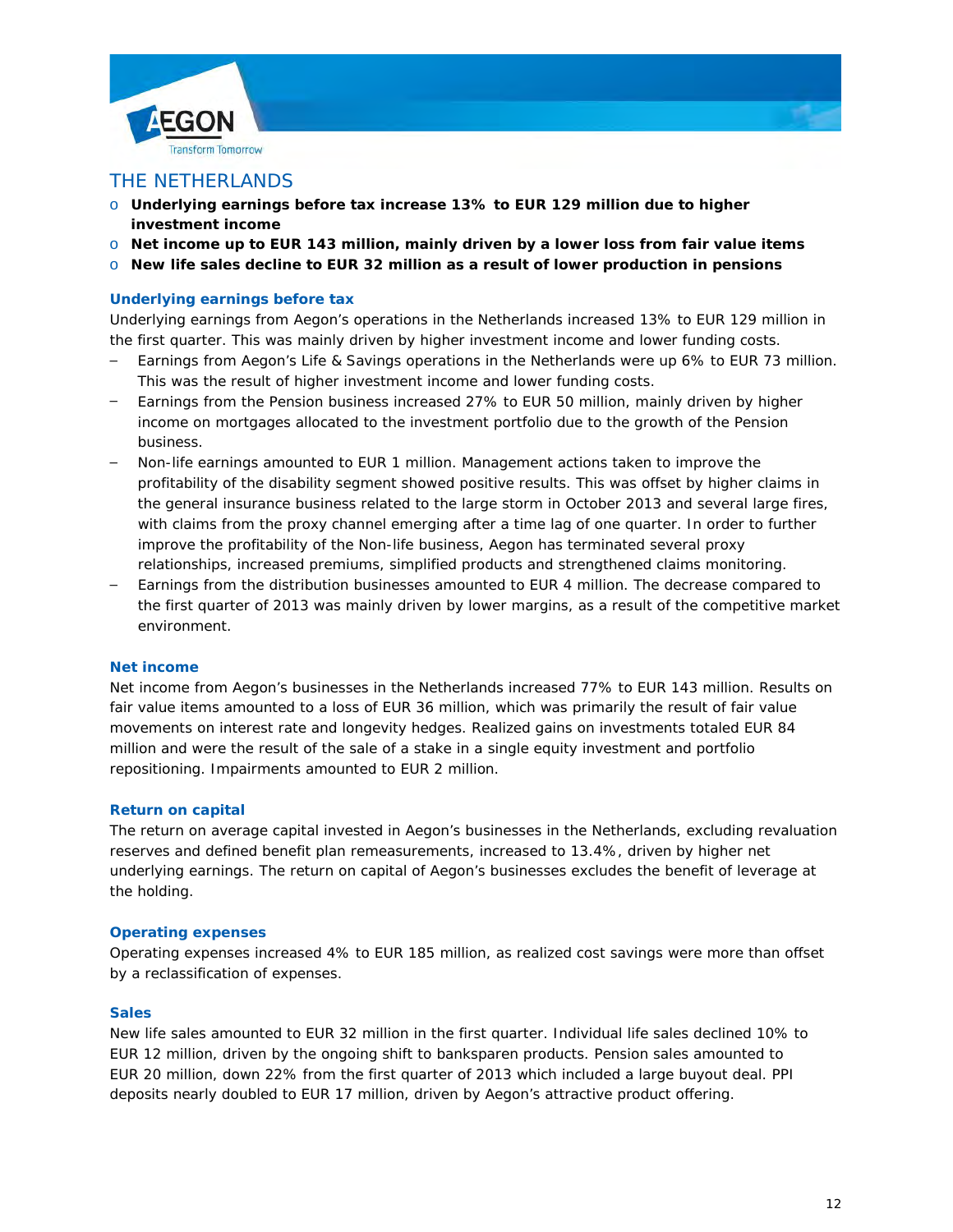

Gross deposits increased to EUR 486 million, mainly due to a strong performance by Aegon's online bank in the Netherlands, Knab, following a repositioning. Knab accounted for EUR 107 million of gross deposits in the first quarter, up from EUR 24 million in the first quarter of 2013.

Production of mortgages in the first quarter of 2014 increased 45% to EUR 1.1 billion. Of this production, demand for the recently launched Dutch mortgage fund from third party investors accounted for EUR 450 million. Premium production for accident and health decreased to EUR 4 million, resulting from a focus on profitability. General insurance production remained stable and amounted to EUR 8 million.

# **Market consistent value of new business**

The market consistent value of new business in the Netherlands amounted to EUR 39 million, down 59% compared to the first quarter of 2013. This decline was primarily driven by a lower contribution from mortgages as margins declined and by shifting part of the production to the Dutch Mortgage Fund.

### **Revenue-generating investments**

Revenue-generating investments amounted to EUR 74 billion, up 3% compared with the previous quarter due to net inflows and positive market impacts.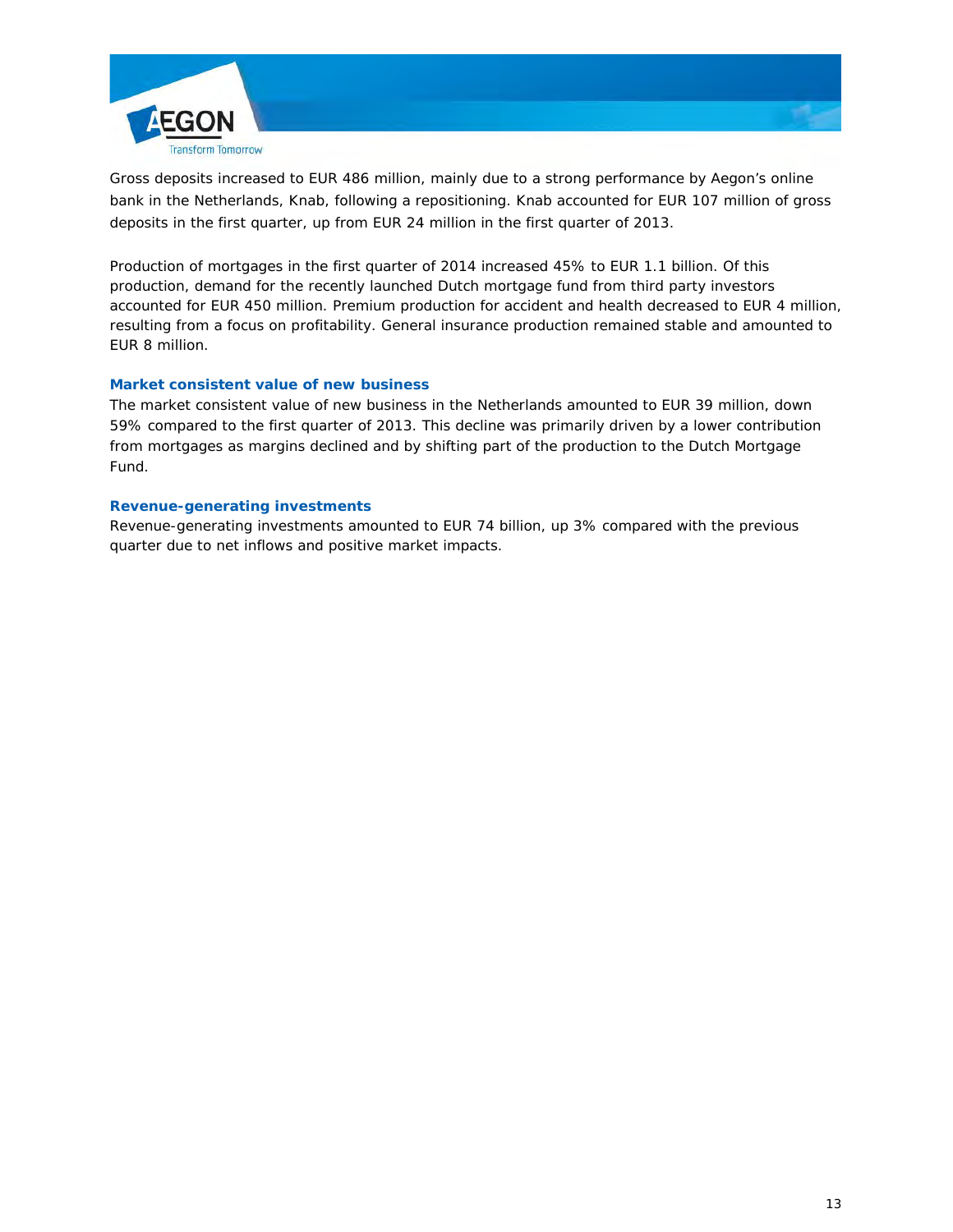



# The Netherlands<sup>c)</sup>

| <b>EUR</b> millions<br>Notes                            | Q1 2014 | Q4 2013 | %                | Q1 2013                  | %              |
|---------------------------------------------------------|---------|---------|------------------|--------------------------|----------------|
|                                                         |         |         |                  |                          |                |
| Underlying earnings before tax by line of business      |         |         |                  |                          |                |
| Life and Savings                                        | 73      | 59      | 24               | 69                       | 6              |
| Pensions                                                | 50      | 65      | (23)             | 40                       | 27             |
| Non-life                                                | 1       | (6)     | $\mathbf{r}$     | (1)                      | ÷.             |
| Distribution                                            | 4       | 6       | (29)             | 6                        | (35)           |
| Underlying earnings before tax                          | 129     | 124     | $\boldsymbol{4}$ | 114                      | 13             |
| Fair value items                                        | (36)    | (145)   | 75               | (73)                     | 51             |
| Realized gains / (losses) on investments                | 84      | 66      | 27               | 63                       | 32             |
| Impairment charges                                      | (2)     | 3       | $\overline{a}$   | (8)                      | 80             |
| Other income / (charges)                                | (3)     | (6)     | 50               | $\overline{\phantom{a}}$ |                |
| Income before tax                                       | 172     | 41      | $\overline{a}$   | 96                       | 80             |
| Income tax                                              | (29)    | (7)     |                  | (15)                     | (92)           |
| Net income                                              | 143     | 34      |                  | 81                       | 77             |
| Net underlying earnings                                 | 100     | 96      | $\overline{4}$   | 87                       | 15             |
| Commissions and expenses                                | 254     | 250     | $\mathbf{1}$     | 249                      | $\overline{c}$ |
| of which operating expenses                             | 185     | 190     | (3)              | 179                      | $\overline{4}$ |
|                                                         |         |         |                  |                          |                |
| <b>New life sales</b>                                   |         |         |                  |                          |                |
| Life single premiums                                    | 260     | 810     | (68)             | 346                      | (25)           |
| Life recurring premiums annualized                      | 6       | 14      | (57)             | 5                        | 30             |
| Total recurring plus 1/10 single                        | 32      | 95      | (66)             | 40                       | (18)           |
| Life and Savings                                        | 12      | 8       | 44               | 14                       | (10)           |
| Pensions                                                | 20      | 87      | (77)             | 26                       | (22)           |
| Total recurring plus 1/10 single                        | 32      | 95      | (66)             | 40                       | (18)           |
| New premium production accident and health insurance    | 4       | 1       |                  | 13                       | (66)           |
| New premium production general insurance                | 8       | 6       | 25               | 8                        | (4)            |
| Gross deposits (on and off balance) by line of business |         |         |                  |                          |                |
| Life and Savings                                        | 486     | 329     | 48               | 404                      | 20             |
| <b>Total gross deposits</b>                             | 486     | 329     | 48               | 404                      | 20             |
|                                                         |         |         |                  |                          |                |
| Net deposits (on and off balance) by line of business   |         |         |                  |                          |                |
| Life and Savings                                        | 38      | (87)    |                  | (134)                    |                |
| Total net deposits / (outflows)                         | 38      | (87)    |                  | (134)                    |                |

## **Revenue-generating investments**

|                                             | Mar. 31, | Dec. 31. |                |
|---------------------------------------------|----------|----------|----------------|
|                                             | 2014     | 2013     | %              |
| Revenue-generating investments (total)      | 74,182   | 71.993   | $\mathbf{3}$   |
| Investments general account                 | 46,652   | 45.354   | $\cdot$ 3      |
| Investments for account of policyholders    | 26.555   | 25.646   | $\overline{4}$ |
| Off balance sheet investments third parties | 974      | 994      | (2)            |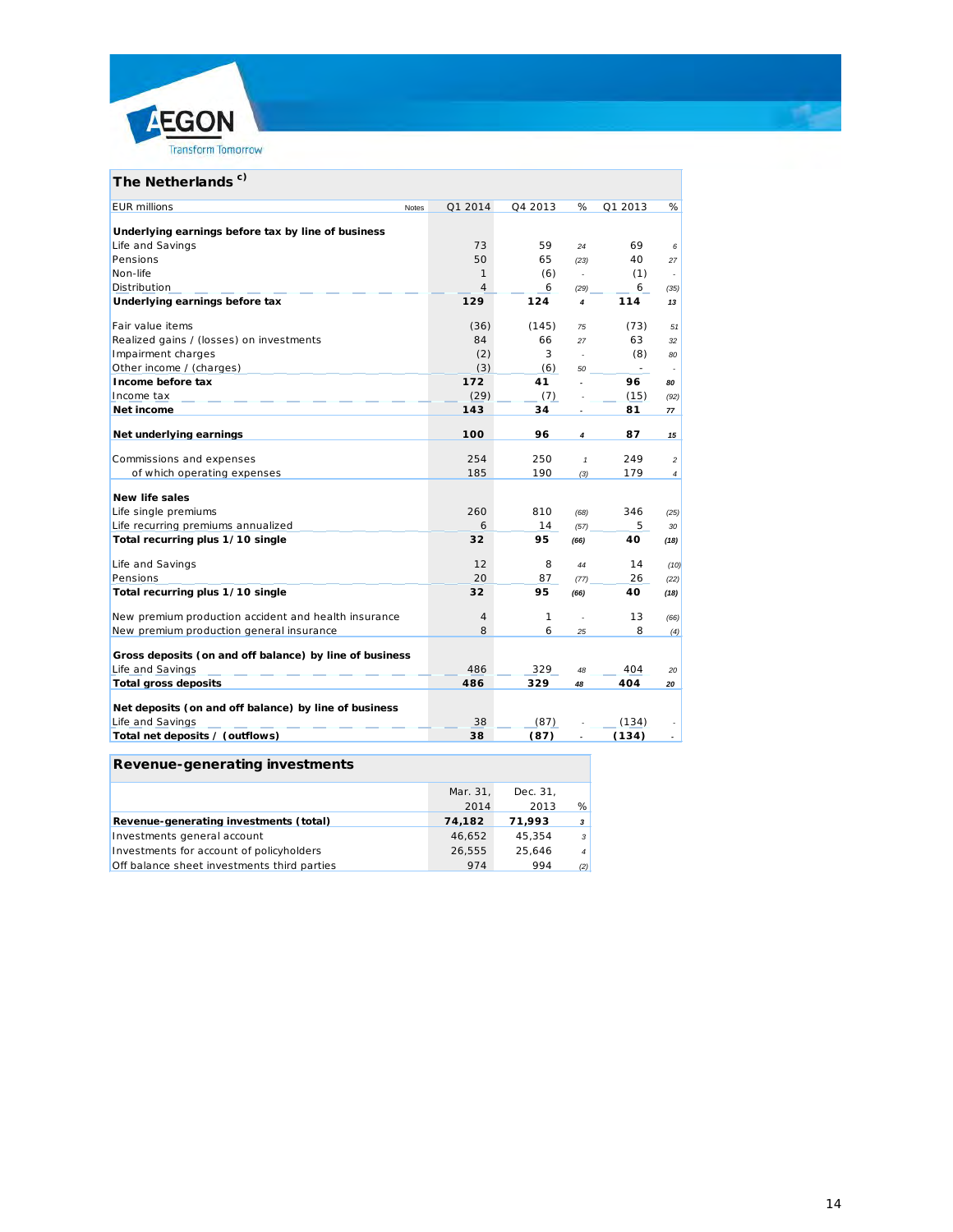



- o **Underlying earnings increased strongly to GBP 22 million due to improved persistency**
- o **Fast growing platform; assets reach GBP 1.6 billion, inflows double to GBP 0.3 billion**
- o **Changing regulation supports core strategy of focusing on At Retirement and Workplace Savings and of transferring customers to Aegon's award-winning platform**
- o **New non-advised direct-to-consumer platform, Retiready, expected to accelerate growth**

### **Underlying earnings before tax**

Underlying earnings before tax from Aegon's operations in the United Kingdom in the first quarter were up compared with all quarters of 2013 at GBP 22 million, driven by improved persistency and higher equity markets. These results were achieved while maintaining investments in technology, particularly the Retiready platform.

- Earnings from Life remained stable at GBP 18 million.
- Earnings from Pensions doubled to GBP 4 million as earnings benefited from higher equity markets compared to the first quarter of 2013. In addition, earnings increased due to an improvement in persistency, which was partly offset by expenses of GBP 5 million mainly related to developing Retiready.
- Fee revenues amounted to GBP 112 million. The contribution from the new platform was small, but is growing rapidly.

#### **Net income**

Net income was up 74% to GBP 23 million. This was driven by higher realized gains on investments, which amounted to GBP 13 million, resulting from selective de-risking. Other charges included business transformation costs of GBP 8 million in the first quarter of 2014 and were mostly related to restructuring. The business transformation program is expected to continue until the end of 2014.

#### **Customers**

During the first quarter of 2014 Aegon gained approximately 43,000 policies from new customers, which included approximately 29,000 new members from 245 employers through auto-enrollment. The vast majority of Aegon's existing schemes, in terms of assets under management, are due to implement the auto-enrollment requirements in the remaining quarters of 2014.

#### **Sales**

The inflows on Aegon's platform nearly doubled to GBP 0.3 billion, reaching GBP 1.6 billion at the end of the first quarter of 2014. Aegon won the award for the Best Workplace Savings Platform for the second year running at the Platforum awards, and is one of the fastest growing platforms. The average policy size on the platform is approximately GBP 60,000 – more than double the amount for the traditional book of pensions and bonds. Gross inflow in the traditional pension business was GBP 0.6 billion, while assets remained stable at GBP 45 billion during the first quarter.

Growth of platform assets is expected to accelerate in the remaining quarters of 2014, primarily driven by the launch of Retiready, the new digital service for the non-advised client group, on April 30, 2014. Retiready offers a simple, customer-focused service, allowing customers to understand and take control of their financial planning up to and into retirement. The service provides access to a Retiready Pension, offering one of four straightforward, low cost, investment funds, or a Retiready ISA for those who want 24/7 digital access to information about their pension and retirement savings.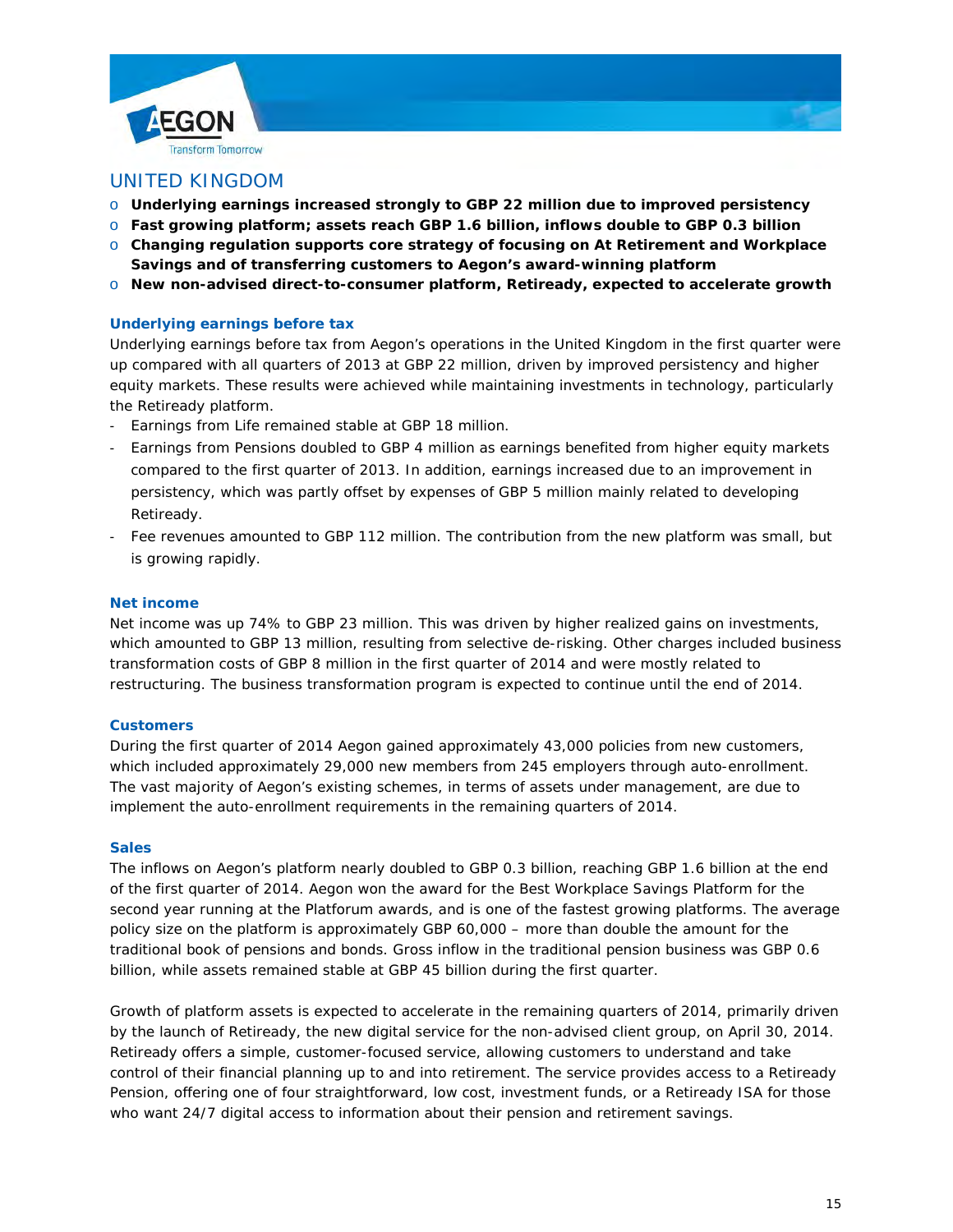

Aegon began engaging with its existing customers to provide them with the opportunity to upgrade their policy on to the platform, which will significantly enhance the customer experience.

### **Regulation**

The first quarter of 2014 saw significant change following the Budget announcement of an end to compulsory annuitization, the Department for Work and Pensions (DWP) announcements of charge caps for auto-enrollment business, and the Financial Conduct Authority (FCA) review of long-standing clients.

The Budget changes support Aegon's core strategy to grow the business in the target markets of At Retirement, which will benefit from an increase in drawdown business, and Workplace Savings, which will benefit from growing savings from policyholders through the added flexibility offered by their pensions. At the end of the first quarter of 2014, approximately 37,000 of Aegon's clients had drawdown products, representing close to GBP 4 billion in assets.

On the DWP and FCA announcements, Aegon's strategy is to upgrade its traditional policies onto its platform to build scale. These changes should enable Aegon to accelerate this strategy and capture the benefit from customers consolidating their other assets on the platform. Aegon currently estimates the impact of the DWP requirements on underlying earnings to be between GBP 20 to 25 million on an annual basis. Aegon has also responded to the changes by simplifying platform charges and the investment fund range for the pension's platform One Retirement.

### **Return on capital**

The return on average capital invested in Aegon's businesses in the United Kingdom, excluding revaluation reserves and defined benefit plan remeasurements, remained stable at 3.3% in the first quarter of 2014. The increase in net underlying earnings was offset by a higher capital base.

### **Operating expenses**

Operating expenses increased 11% to GBP 77 million, as expenses were incurred related to investments in technology and business transformation costs of GBP 13 million. Excluding these costs, expenses were down compared to the first quarter of 2013, driven by cost reductions.

### **Market consistent value of new business**

The market consistent value of new business in the United Kingdom declined to GBP 1 million, driven by lower margins and volumes on annuities and lower margins arising from auto-enrollment.

#### **Revenue-generating investments**

Revenue-generating investments were stable, compared to year-end 2013, at GBP 57 billion.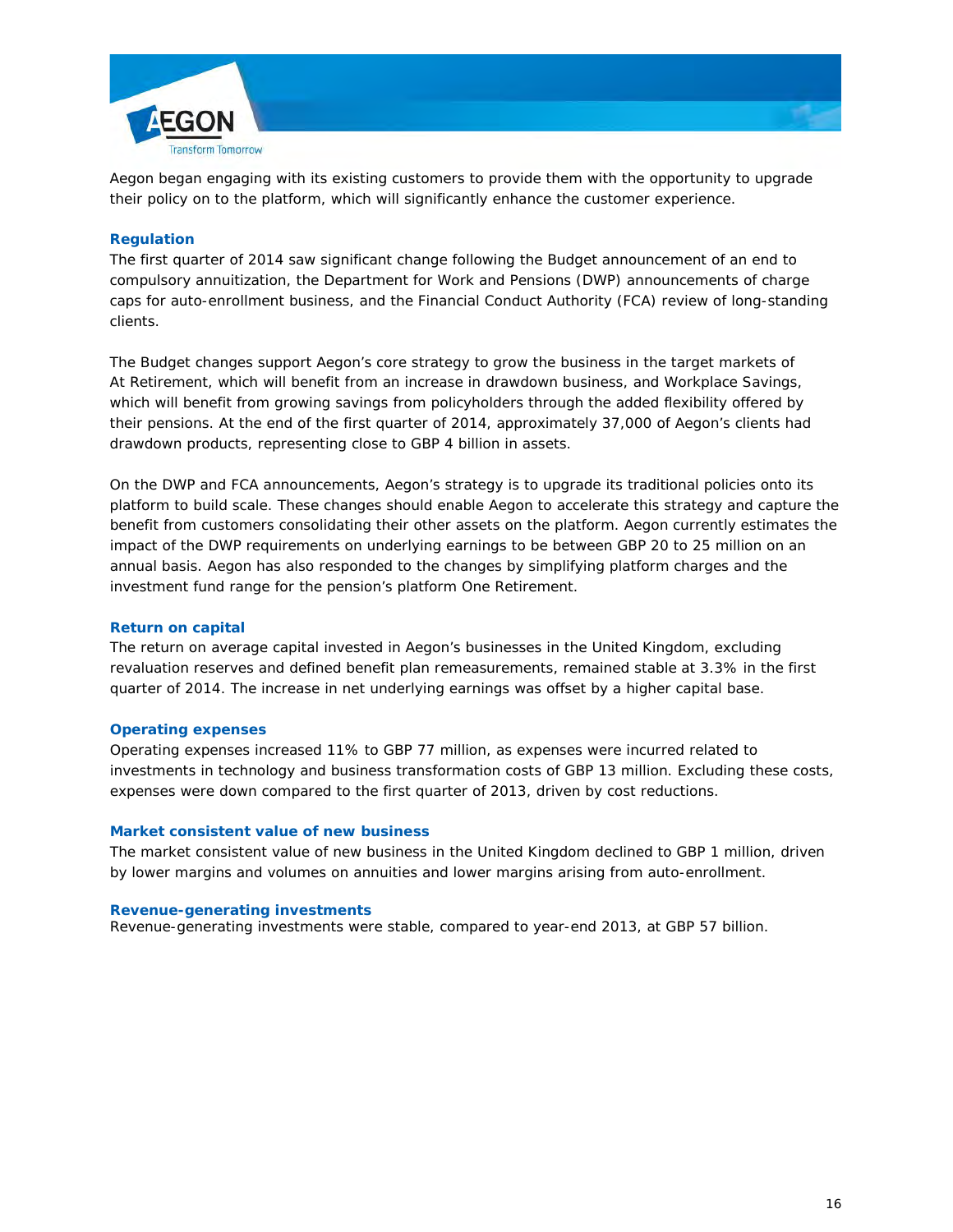

| United Kingdom <sup>c)</sup>                            |                |                |                |                |              |
|---------------------------------------------------------|----------------|----------------|----------------|----------------|--------------|
| <b>GBP</b> millions<br>Notes                            | Q1 2014        | Q4 2013        | %              | Q1 2013        | %            |
| Underlying earnings before tax by line of business      |                |                |                |                |              |
| Life                                                    | 18             | 27             | (34)           | 18             |              |
| Pensions                                                | $\overline{4}$ | (11)           | $\overline{a}$ | $\overline{2}$ | 175          |
| Distribution                                            |                |                |                | (2)            | ÷            |
| Underlying earnings before tax                          | 22             | 16             | 35             | 18             | 27           |
| Fair value items                                        | (2)            | (5)            | 55             | (2)            | $\mathbf{1}$ |
| Realized gains / (losses) on investments                | 13             | 8              | 58             | 1              |              |
| Impairment charges                                      | $\overline{a}$ | (2)            |                |                |              |
| Other income / (charges)<br>5                           | (3)            | $\overline{2}$ |                | 4              |              |
| Income before tax                                       | 30             | 20             | 49             | 21             | 47           |
| Income tax attributable to policyholder return          | (5)            | (15)           | 68             | (6)            | 21           |
| Income before income tax on shareholders return         | 25             | 5              |                | 15             | 76           |
| Income tax on shareholders return                       | (2)            | (4)            | 47             | (1)            | (98)         |
| Net income                                              | 23             | 1              |                | 14             | 74           |
| Net underlying earnings                                 | 21             | 10             | 117            | 16             | 32           |
| Commissions and expenses                                | 144            | 156            | (8)            | 154            | (7)          |
| of which operating expenses                             | 77             | 84             | (8)            | 69             | 11           |
|                                                         |                |                |                |                |              |
| <b>New life sales</b><br>6                              |                |                |                |                |              |
| Life single premiums                                    | 454            | 917            | (51)           | 820            | (45)         |
| Life recurring premiums annualized                      | 161            | 87             | 85             | 162            |              |
| Total recurring plus 1/10 single                        | 206            | 179            | 15             | 244            | (15)         |
| Life                                                    | 14             | 13             | $\overline{7}$ | 15             | (7)          |
| Pensions                                                | 193            | 166            | 16             | 229            | (16)         |
| Total recurring plus 1/10 single                        | 206            | 179            | 15             | 244            | (15)         |
| New premium production accident and health insurance    | 1              |                |                |                |              |
| Gross deposits (on and off balance) by line of business |                |                |                |                |              |
| Variable annuities                                      |                | 1              |                | $\overline{2}$ |              |
| Savings                                                 | 44             | 51             | (14)           | 40             | 12           |
| <b>Total gross deposits</b>                             | 44             | 52             | (15)           | 42             | 5            |
| Net deposits (on and off balance) by line of business   |                |                |                |                |              |
| Variable annuities                                      | (17)           | (15)           | (17)           | (5)            |              |
| Savings                                                 | 40             | 46             | (13)           | 39             | 2            |
| Total net deposits / (outflows)                         | 23             | 31             | (27)           | 34             | (32)         |
|                                                         |                |                |                |                |              |
| Platform assets under administration                    | 1,562          | 1.279          | 22             | 211            |              |

# **Revenue-generating investments**

|                                             | Mar. 31. | Dec. 31. |                          |
|---------------------------------------------|----------|----------|--------------------------|
|                                             | 2014     | 2013     | %                        |
| Revenue-generating investments (total)      | 57,453   | 57.277   |                          |
| Investments general account                 | 9.084    | 8.938    | $\overline{\phantom{0}}$ |
| Investments for account of policyholders    | 48.091   | 48.101   |                          |
| Off balance sheet investments third parties | 277      | 239      | 16                       |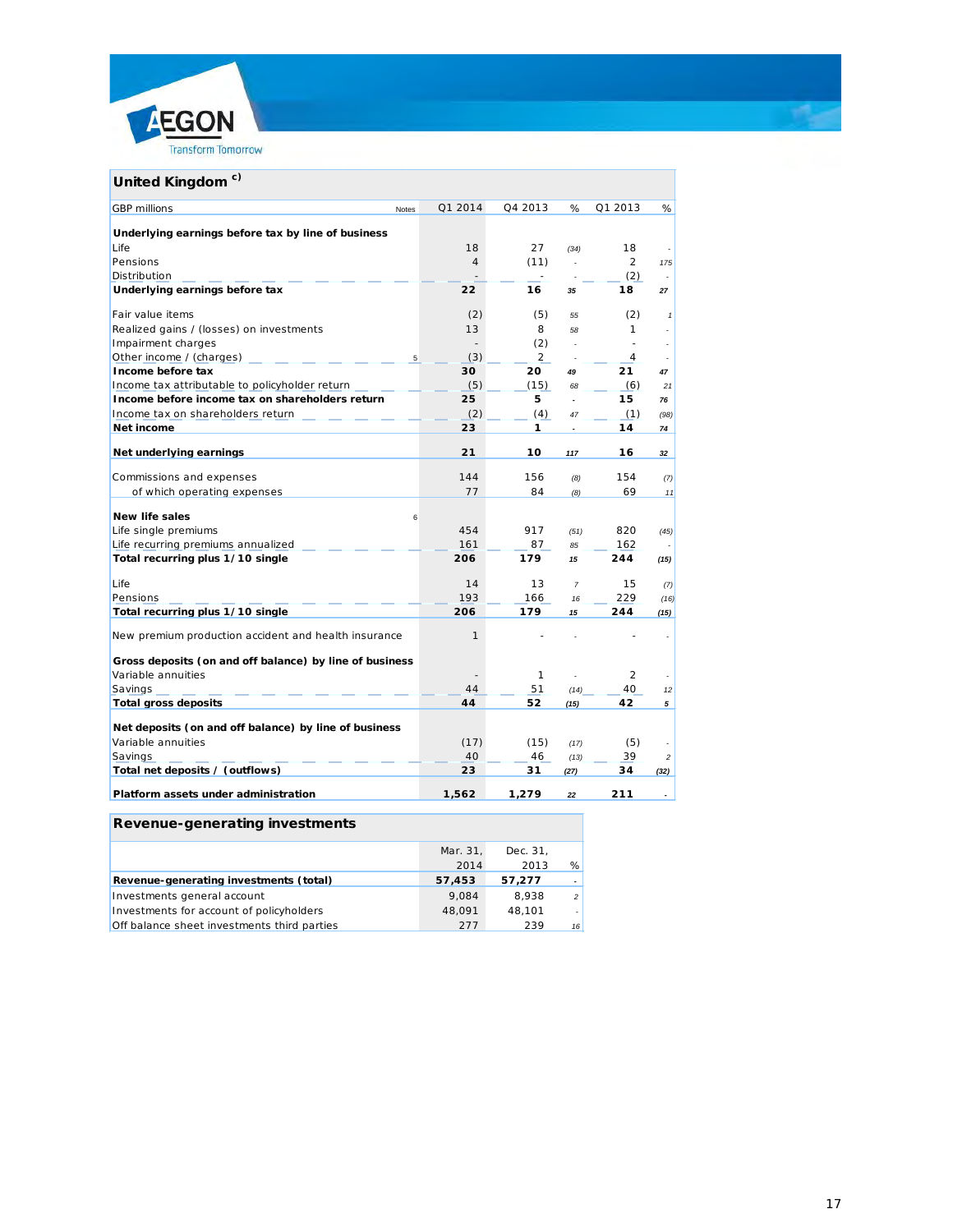

## NEW MARKETS

- o **Underlying earnings before tax increase 2% to EUR 61 million driven by higher earnings from Aegon Asset Management**
- o **Net income up 48% to EUR 43 million**
- o **New life sales flat at EUR 62 million as continued strong performance in Asia is offset by the effect of a divestment in Spain and lower sales in Poland**
- o **Record gross deposits of EUR 4.4 billion driven by strong retail flows; EUR 2.9 billion net outflows due to Polish legislation change and replacement of an institutional mandate**

#### **Underlying earnings before tax**

In the first quarter of 2014, Aegon's underlying earnings before tax from New Markets increased slightly to EUR 61 million, as higher earnings from asset management more than offset lower earnings in Asia and the earnings loss from a divestment in Spain.

- Earnings from Central & Eastern Europe increased 13% to EUR 19 million, primarily driven by a reserve release of EUR 4 million in Turkey. In addition, earnings were negatively impacted by EUR 2 million due to a one-off expense related to the Polish pension fund business.
- Results from Aegon's operations in Asia declined to nil, driven by a lower earnings contribution from Aegon's high net worth and direct marketing activities in the region.
- Earnings from Spain & France amounted to EUR 10 million. The new joint venture with Santander added EUR 4 million to underlying earnings which was offset by the impact of the divestment of the joint venture with Unnim. The earnings contribution from partner La Mondiale in France increased to EUR 7 million.
- Results from Variable Annuities Europe were stable at EUR 1 million.
- Earnings from Aegon Asset Management increased 41% to EUR 32 million as a result of higher third party asset balances and performance fees as well as timing of expenses.

#### **Net income**

The net income from Aegon's operations in New Markets increased to EUR 43 million. Impairments equaled EUR 9 million, driven by the Hungarian foreign currency mortgage portfolio. Adverse currency movements and client anticipation of additional debt relief measures by the government negatively impacted the level of impairments. This was partly offset by a positive result in fair value items of EUR 6 million on the currency hedge set up to protect this portfolio.

#### **Return on capital**

The return on average capital invested in Aegon's businesses in New Markets, excluding revaluation reserves, increased to 8.8%, mainly as a result of higher net underlying earnings and lower average capital. Average capital decreased following the impairment of intangible assets related to the Polish pension fund business in the third quarter of 2013. Return on capital of Aegon's businesses excludes the benefit of leverage at the holding.

#### **Operating expenses**

Operating expenses decreased 1% to EUR 156 million in the first quarter. Exchange rate impacts and timing of expenses at Aegon Asset Management more than offset the negative impact from a one-off expense in the Polish pension fund business.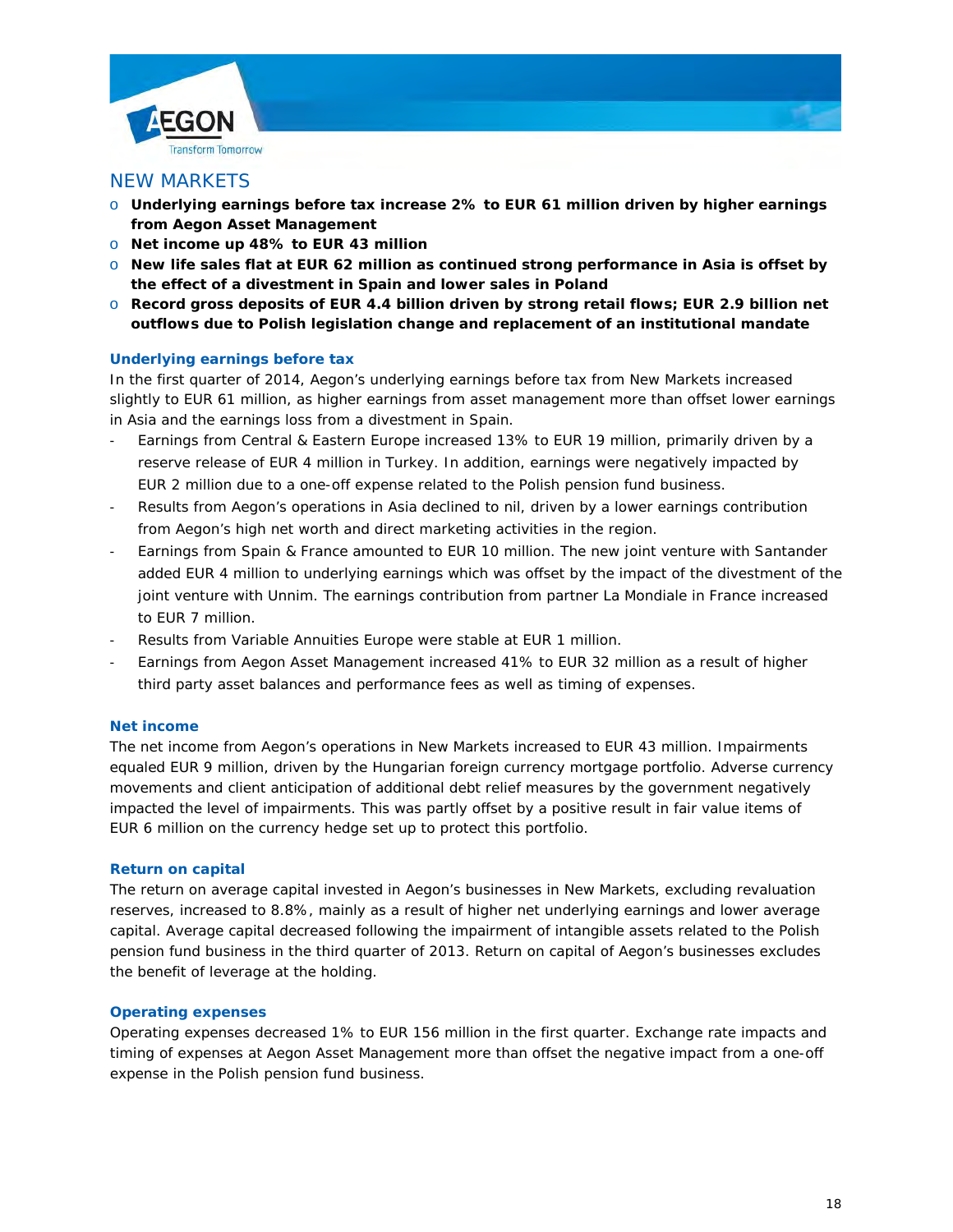



New life sales amounted to EUR 62 million.

- In Central & Eastern Europe, new life sales declined 15% to EUR 24 million. Sales growth in Turkey, Slovakia and Ukraine due to improved distribution productivity was more than offset by adverse currency movements and lower sales in Poland resulting from lower production in the broker and banking channels.
- In Asia, new life sales increased 40% to EUR 26 million. This was mainly driven by increased sales of universal life products in Hong Kong. Expansion of distribution through brokers led to a significant increase in average case size.
- New life sales in Spain declined 24% to EUR 13 million, due to the loss of sales from the joint venture with Unnim, which was divested in the second quarter of 2013. The joint venture with Santander accounted for EUR 6 million of new life sales in the first quarter of 2014.

New premium production from Aegon's accident and health insurance business declined to EUR 9 million, mainly driven by lower sales of the direct marketing activities in Japan and Australia. New premium production from Aegon's general insurance business was up 76% to EUR 10 million, driven by the inclusion of the Santander joint venture.

Gross deposits in New Markets amounted to EUR 4.4 billion, up 73% from the first quarter of 2013. Gross deposits in Aegon Asset Management increased 82% to EUR 4.1 billion, mainly driven by strong growth in retail sales in the United Kingdom and China. Gross deposits in Asia increased 46% to EUR 138 million driven by continued strong sales of variable annuities in Japan.

Net outflows in New Markets amounted to EUR 2.9 billion, mainly driven by the loss of a single large institutional mandate, which was replaced by a smaller but higher margin mandate from the same client. In addition, the one-time transfer of Polish pension fund assets to the Polish government, due to legislative changes, led to outflows of EUR 1.5 billion.

### **Market consistent value of new business**

The market consistent value of new business in New Markets increased 53% to EUR 32 million as a result of the positive impact of the inclusion of the joint ventures with Santander and higher universal life sales in Hong Kong.

#### **Revenue-generating investments**

Revenue-generating investments decreased 4% to EUR 68 billion during the first quarter of 2014, driven by net outflows in asset management and the Polish pension fund business.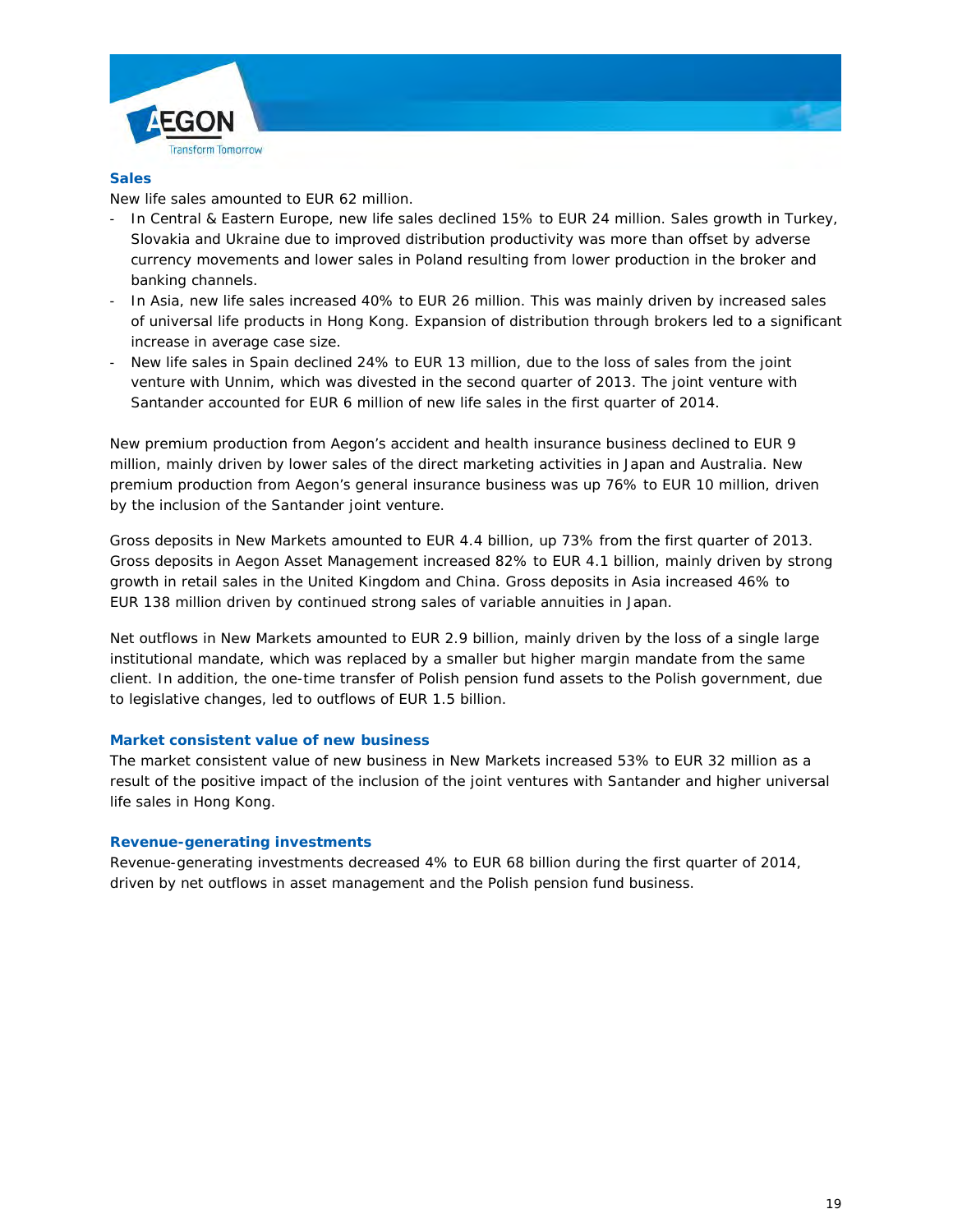

| New Markets <sup>c)</sup>                            |                |                          |       |                |                          |
|------------------------------------------------------|----------------|--------------------------|-------|----------------|--------------------------|
| <b>EUR millions</b><br>Notes                         | Q1 2014        | Q4 2013                  | %     | Q1 2013        | %                        |
| Underlying earnings before tax                       |                |                          |       |                |                          |
| Central Eastern Europe                               | 19             | 14                       | 35    | 16             | 13                       |
| Asia                                                 |                | (1)                      | 88    | 9              |                          |
| Spain & France                                       | 10             | 7                        | 35    | 11             | (14)                     |
| Variable Annuities Europe                            | 1              | 3                        | (66)  | $\mathbf{1}$   | (16)                     |
| Aegon Asset Management                               | 32             | 23                       | 38    | 23             | 41                       |
| Underlying earnings before tax                       | 61             | 46                       | 34    | 60             | $\mathbf{2}$             |
| Fair value items                                     | $\overline{7}$ | 2                        |       | (3)            |                          |
| Realized gains / (losses) on investments             | $\overline{2}$ | $\mathbf{1}$             | 107   | 2              | (28)                     |
| Impairment charges                                   | (9)            | (6)                      | (59)  | (10)           | $\overline{7}$           |
| Other income / (charges)                             | (2)            | (11)                     | 85    | (4)            | 56                       |
| Income before tax                                    | 59             | 32                       | 83    | 45             | 29                       |
| Income tax                                           | (16)           | (10)                     | (63)  | (16)           | $\overline{4}$           |
| Net income                                           | 43             | 22                       | 92    | 29             | 48                       |
|                                                      |                |                          |       |                |                          |
| Net income / (loss) attributable to:                 |                |                          |       |                |                          |
| Equity holders of Aegon N.V.                         | 43             | 20                       | 108   | 29             | 50                       |
| Non-controlling interests                            |                | $\overline{\mathcal{L}}$ | (100) |                | (100)                    |
| Net underlying earnings                              | 45             | 32                       | 41    | 38             | 21                       |
| Commissions and expenses                             | 233            | 259                      | (10)  | 230            | $\pmb{\mathcal{I}}$      |
| of which operating expenses                          | 156            | 176                      | (11)  | 157            | (1)                      |
|                                                      |                |                          |       |                |                          |
| <b>New life sales</b><br>10                          |                |                          |       |                |                          |
| Life single premiums                                 | 205            | 155                      | 32    | 147            | 40                       |
| Life recurring premiums annualized                   | 42             | 42                       | (1)   | 48             | (14)                     |
| Total recurring plus 1/10 single                     | 62             | 58                       | 8     | 63             | (1)                      |
| Life                                                 | 60             | 57                       | 6     | 62             | (2)                      |
| Associates                                           | 2              | 1                        | 99    | 1              | 35                       |
| Total recurring plus 1/10 single                     | 62             | 58                       | 8     | 63             | (1)                      |
| Central Eastern Europe                               | 24             | 29                       | (16)  | 28             | (15)                     |
| Asia                                                 | 26             | 15                       | 66    | 18             | 40                       |
| Spain & France                                       | 13             | 14                       | (7)   | 17             | (24)                     |
| Total recurring plus 1/10 single                     | 62             | 58                       | 8     | 63             | (1)                      |
| New premium production accident and health insurance | 9              | 10                       | (10)  | 12             | (26)                     |
| New premium production general insurance             | 10             | 11                       | (15)  | 6              | 76                       |
|                                                      |                |                          |       |                |                          |
| Gross deposits (on and off balance)<br>10            |                |                          |       |                |                          |
| Central Eastern Europe                               | 58             | 59                       | (3)   | 57             | $\overline{c}$           |
| Asia                                                 | 138            | 164                      | (16)  | 95             | 46                       |
| Spain & France                                       | 1              | 1                        | 11    | $\overline{7}$ | (88)                     |
| Variable Annuities Europe                            | 85             | 89                       | (5)   | 122            | (31)                     |
| Aegon Asset Management                               | 4,147          | 2,866                    | 45    | 2,282          | 82                       |
| <b>Total gross deposits</b>                          | 4,428          | 3,179                    | 39    | 2,563          | 73                       |
| Net deposits (on and off balance)<br>10              |                |                          |       |                |                          |
| Central Eastern Europe                               | (1, 494)       | 46                       |       | (35)           |                          |
| Asia                                                 | 132            | 156                      | (16)  | 70             | 89                       |
| Spain & France                                       | (1)            | (1)                      | (80)  | (3)            | 56                       |
| Variable Annuities Europe                            | (17)           | (17)                     |       | (14)           | (18)                     |
| Aegon Asset Management                               | (1, 546)       | 700                      |       | 127            |                          |
| Total net deposits / (outflows)                      | (2,927)        | 885                      |       | 145            | $\overline{\phantom{a}}$ |
|                                                      |                |                          |       |                |                          |
| Revenue-generating investments                       |                |                          |       |                |                          |

|                                             | Mar. 31. | Dec. 31. |               |
|---------------------------------------------|----------|----------|---------------|
|                                             | 2014     | 2013     | $\frac{9}{6}$ |
| Revenue-generating investments (total)      | 67,953   | 70.705   | (4)           |
| Investments general account                 | 3.603    | 3.396    | 6             |
| Investments for account of policyholders    | 6.450    | 6.357    |               |
| Off balance sheet investments third parties | 57.899   | 60.951   | (5)           |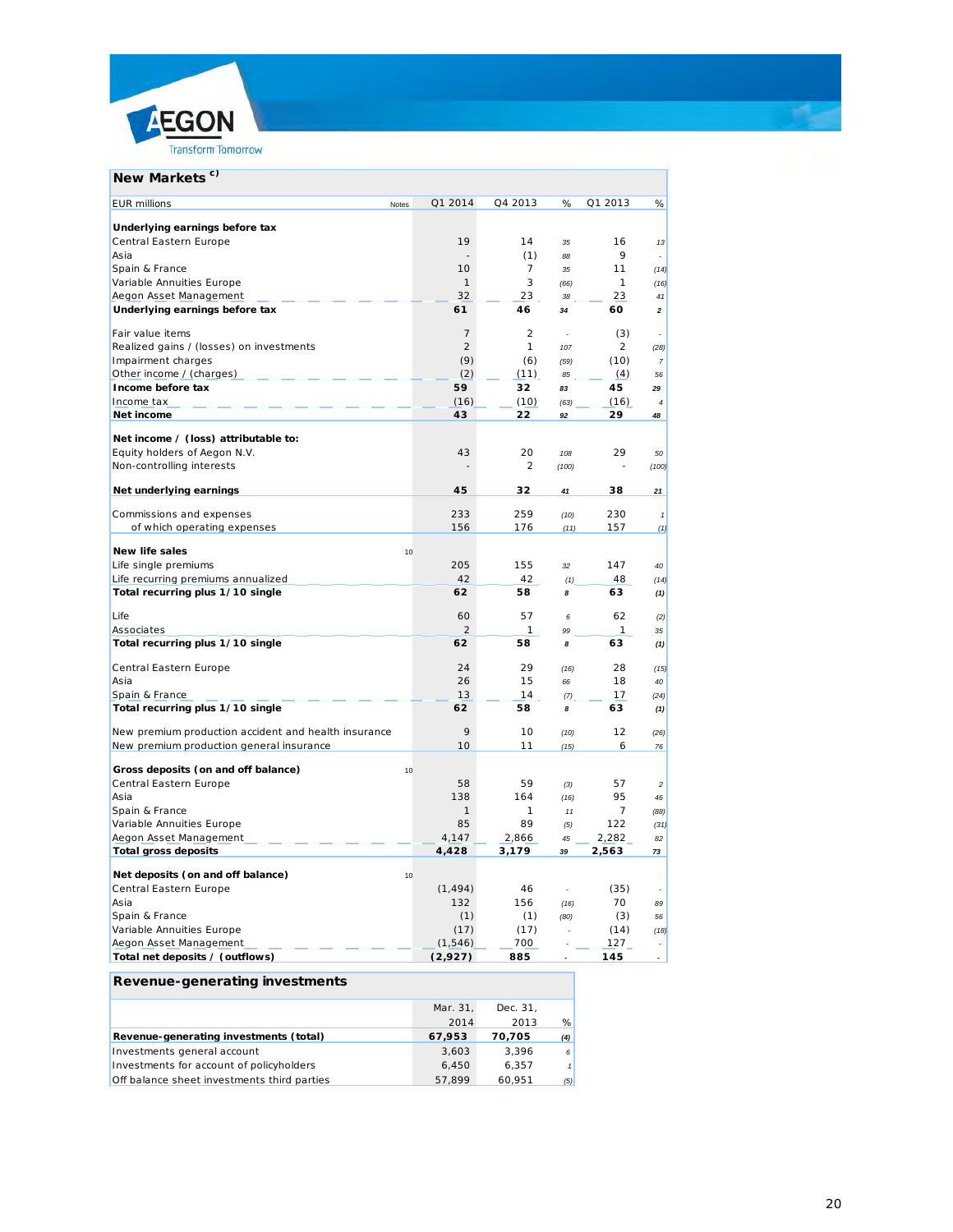

| Market consistent value of new business |              |         |      |         |      |
|-----------------------------------------|--------------|---------|------|---------|------|
|                                         | <b>MCVNB</b> |         |      |         |      |
| <b>EUR</b> millions, after tax          | Q1 2014      | 04 2013 | %    | Q1 2013 | %    |
|                                         |              |         |      |         |      |
| Americas                                | 152          | 179     | (15) | 95      | 60   |
| The Netherlands                         | 39           | 59      | (34) | 95      | (59) |
| <b>United Kingdom</b>                   |              | 8       | (84) | 21      | (94) |
| New Markets                             | 32           | 22      | 45   | 21      | 53   |
| Total                                   | 223          | 268     | (17) | 232     | (4)  |

#### **Modeled new business: APE**

|                       |       | <b>Premium business</b> |         |            |         |                |
|-----------------------|-------|-------------------------|---------|------------|---------|----------------|
|                       |       |                         |         | <b>APE</b> |         |                |
| <b>EUR</b> millions   | Notes | Q1 2014                 | Q4 2013 | %          | Q1 2013 | %              |
|                       |       |                         |         |            |         |                |
| Americas              |       | 358                     | 282     | 27         | 305     | 17             |
| The Netherlands       |       | 81                      | 191     | (58)       | 88      | (8)            |
| <b>United Kingdom</b> |       | 250                     | 201     | 24         | 286     | (13)           |
| New Markets           |       | 118                     | 112     | 5          | 108     | 9              |
| Total                 |       | 806                     | 787     | 2          | 787     | $\overline{2}$ |

#### **Modeled new business: Deposits**

|                     |       | <b>Deposit business</b> |         |                          |         |                |
|---------------------|-------|-------------------------|---------|--------------------------|---------|----------------|
|                     |       |                         |         | <b>Deposits</b>          |         |                |
| <b>EUR</b> millions | Notes | Q1 2014                 | Q4 2013 | %                        | Q1 2013 | %              |
|                     |       |                         |         |                          |         |                |
| Americas            |       | 5.021                   | 6,717   | (25)                     | 4,518   | 11             |
| United Kingdom      |       |                         |         | $\overline{\phantom{a}}$ |         |                |
| New Markets         |       | 225                     | 258     | (13)                     | 211     | $\overline{7}$ |
| Total               |       | 5,246                   | 6,975   | (25)                     | 4,731   | 11             |

#### **MCVNB/PVNBP summary**

|                              | <b>Premium business</b> |              |                        |                      |
|------------------------------|-------------------------|--------------|------------------------|----------------------|
|                              | <b>MCVNB</b>            | <b>PVNBP</b> | MCVNB/<br><b>PVNBP</b> | MCVNB/<br><b>APE</b> |
| Notes<br><b>EUR</b> millions | Q1 2014                 |              | %                      | %                    |
| 8                            |                         |              |                        |                      |
| Americas                     | 72                      | 1.515        | 4.7                    | 20.1                 |
| The Netherlands              | 46                      | 1.661        | 2.8                    | 57.1                 |
| <b>United Kingdom</b>        |                         | 1,630        | 0.1                    | 0.5                  |
| New Markets                  | 29                      | 1,029        | 2.9                    | 25.1                 |
| Total                        | 149                     | 5,835        | 2.5                    | 18.4                 |

|                     |       | <b>Deposit business</b><br>MCVNB/<br>MCVNB/<br><b>PVNBP</b><br><b>MCVNB</b><br>Deposits<br><b>PVNBP</b> |       |       |                          |
|---------------------|-------|---------------------------------------------------------------------------------------------------------|-------|-------|--------------------------|
| <b>EUR</b> millions | Notes | Q1 2014                                                                                                 |       | %     | %                        |
|                     | 8     |                                                                                                         |       |       |                          |
| Americas            |       | 80                                                                                                      | 7,680 | 1.0   | 1.6                      |
| The Netherlands     |       | (7)                                                                                                     | 165   | (4.4) | $\overline{\phantom{a}}$ |
| New Markets         |       | $\mathcal{D}$                                                                                           | 264   | 0.8   | 1.0                      |
| Total               |       | 75                                                                                                      | 8,108 | 0.9   | 1.4                      |

#### **Currencies**

Income statement items: average rate 1 EUR = USD 1.3695 (2013: USD 1.3195). Income statement items: average rate 1 EUR = GBP 0.8276 (2013: GBP 0.8506). Balance sheet items: closing rate 1 EUR = USD 1.3783 (2013: USD 1.2841; year-end 2013: USD 1.3780). Balance sheet items: closing rate 1 EUR = GBP 0.8267 (2013: GBP 0.8456; year-end 2013: GBP 0.8320).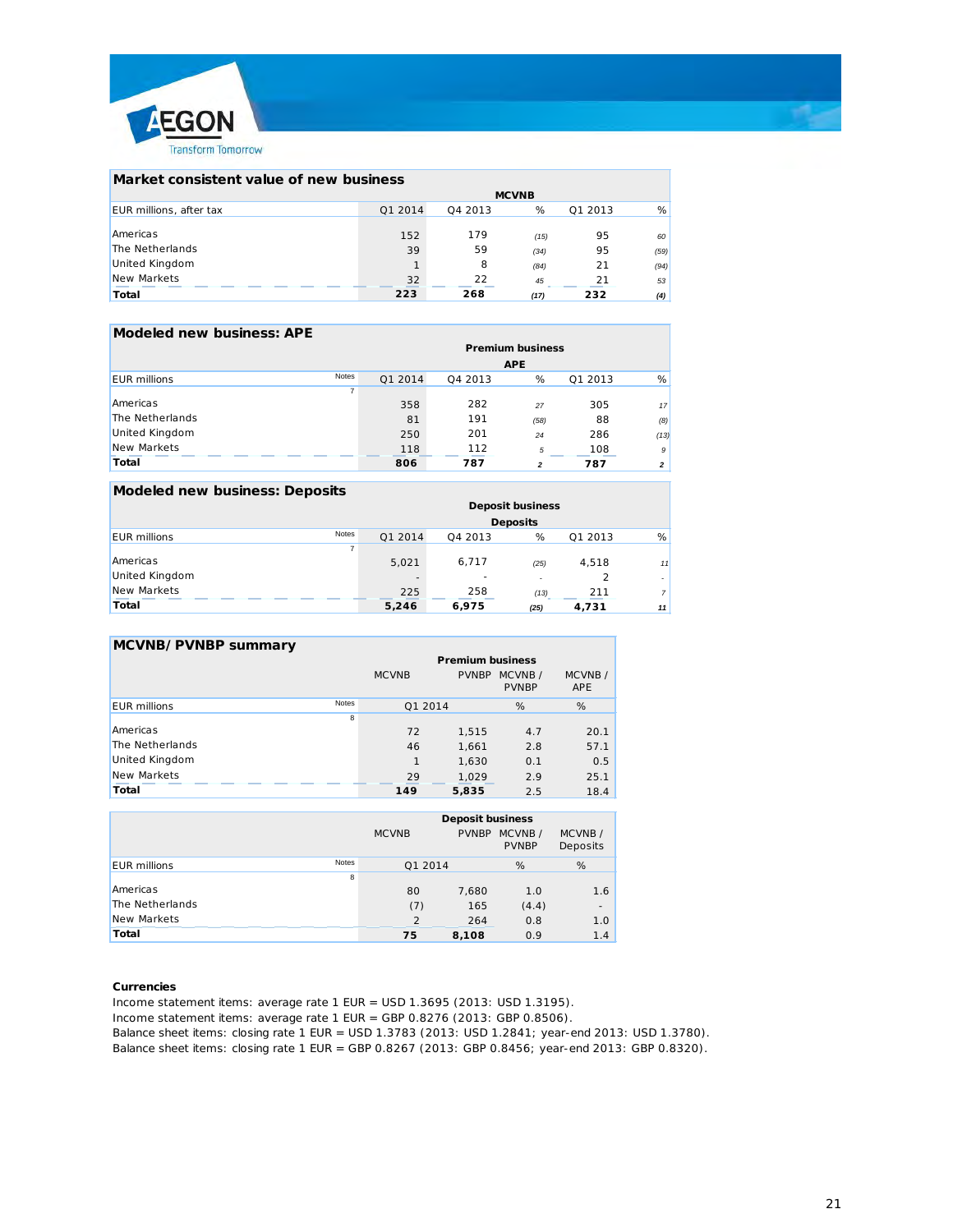



### **The Hague – May 15, 2014**

### **Presentation**

The conference call presentation is available on [aegon.com.](http://www.aegon.com/)

### **Supplements**

Aegon's Q1 2014 Financial Supplement and Condensed Consolidated Interim Financial Statements are available on **aegon.com**.

**Conference call including Q&A**

09:00 a.m. CET

Audio webcast on [aegon.com](http://www.aegon.com/)

### *Dial-in numbers*

United States: +1 480 629 9673 United Kingdom: +44 207 153 2027 The Netherlands: +31 45 631 6902

Two hours after the conference call, a replay will be available on aegon.com.

Aegon's roots go back more than 150 years – to the first half of the nineteenth century. Since then, Aegon has grown into an international company, with businesses in more than 25 countries in the Americas, Europe and Asia. Today, Aegon is one of the world's leading financial services organizations, providing life insurance, pensions and asset management. Aegon's purpose is to help people take responsibility for their financial future. More information: [aegon.com.](http://www.aegon.com/)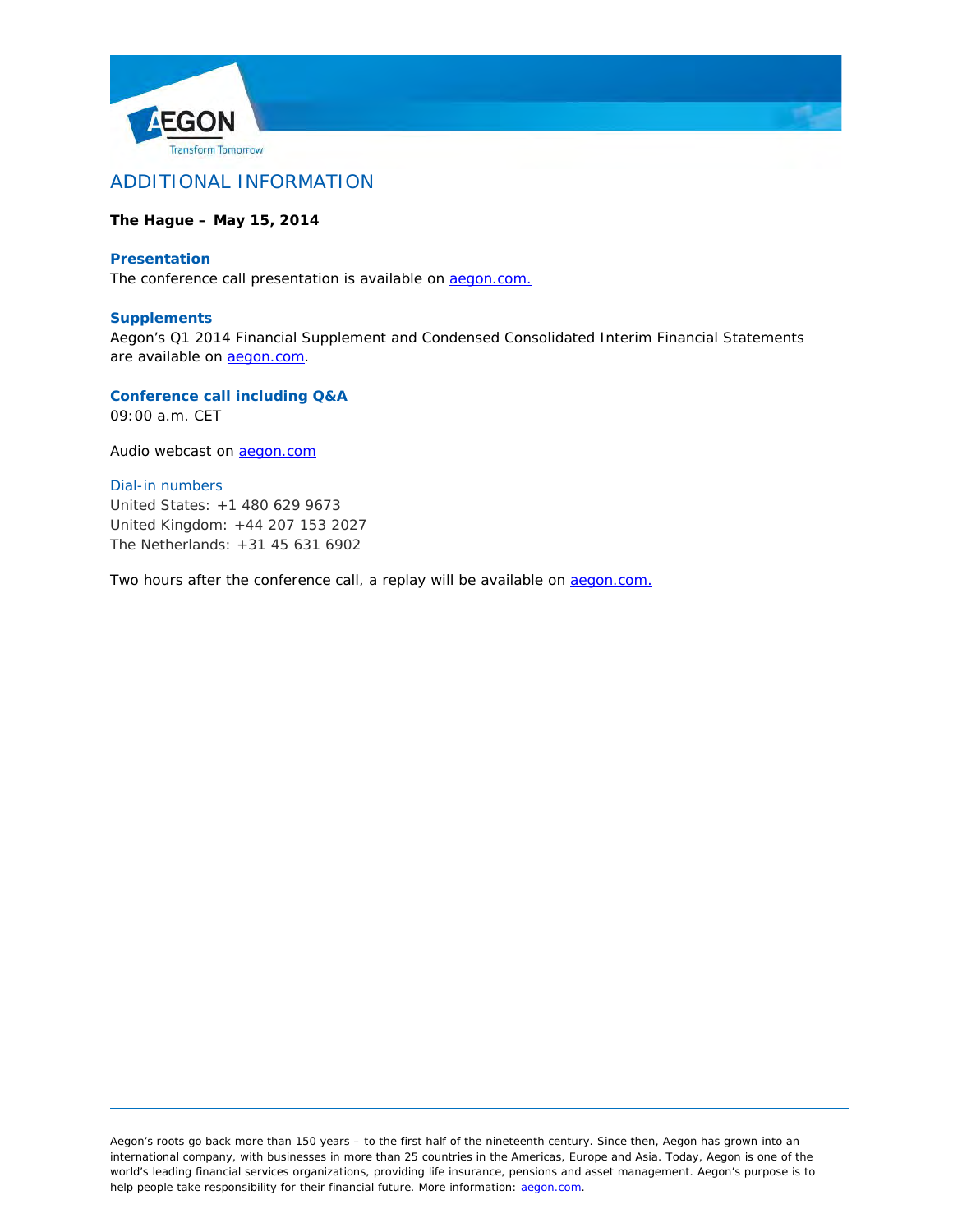



**Notes:**

<sup>1)</sup> For segment reporting purposes underlying earnings before tax, net underlying earnings, commissions and expenses, operating expenses, income tax (including joint ventures (jv's) and associated companies), income before tax (including jv's and associated companies) and market consistent value of new business are calculate d by consolidating on a proportionate basis the revenues and expenses of Aegon's joint ventures and Aegon's as sociates. Aegon believes that its non-IFRS measures provide meaningful information about the underlying results of Aeg on's business, including insight into the financial measures that Aegon's senior management uses in managing the busine ss. Among other things, Aegon's senior management is compensated based in part on Aegon's results against targ ets using the non-IFRS measures presented here. While other insurers in Aegon's peer group present substantiall y similar non-IFRS measures, the non-IFRS measures presented in this document may nevertheless differ from the non-I FRS measures presented by other insurers. There is no standardized meaning to these measures under IFRS or any ot her recognized set of accounting standards. Readers are cautioned to consider carefully the different ways in wh ich Aegon and its peers present similar information before comparing them.

Aegon believes the non-IFRS measures shown herein, when read together with Aegon's re ported IFRS financial statements, provide meaningful supplemental information for the investing public to evalua te Aegon's business after eliminating the impact of current IFRS accounting policies for financial instruments and insu rance contracts, which embed a number of accounting policy alternatives that companies may select in presenting their re sults (i.e. companies can use different local GAAPs to measure the insurance contract liability) and that can make the co mparability from period to period difficult.

For a definition of underlying earnings and the reconciliation from underlying earnings befo re tax to income before tax, being the most comparable IFRS measure, reference is made to Note 3 "Segment informati on" of Aegon's condensed consolidated interim financial statements.

- $^{2)}$  Sales is defined as new recurring premiums plus 1/10 of single premiums plus 1/10 of gross deposits plus new premium production accident and health plus new premium production general insurance.
- $3)$  The present value, at point of sale, of all cashflows for new business written during the reporting period, calculated using approximate point of sale economics assumptions. Market consistent value of new b usiness is calculated using a risk neutral approach, ignoring the investment returns expected to be earned in the future in excess of risk free rates (swap curves), with the exeption of an allowance for liquidity premium. The market consist ent value of new business is calculated on a post tax basis, after allowing for the time value financial options and guare ntees, a market value margin for non-hedgeable financial and non-financial risks and the costs of non-hedgeable strand ed capital.
- $4$ ) Return on equity is a ratio using a non-GAAP measure and is calculated by dividing the net underlying earnings after cost of leverage by the average shareholders' equity excluding the preferred shares, the revalu ation reserve and the reserves related to defined benefit plans.
- $^{5)}$  Included in other income/(charges) are charges made to policyholders with respect to income tax in the United Kingdom.
- $^{\rm 6)}$  Includes production on investment contracts without a discretionary participation feature of which the proceeds are not recognized as revenues but are directly added to Aegon's investment contract liabilities.
- $7)$  APE = recurring premium + 1/10 single premium.
- <sup>8)</sup> PVNBP: Present value of new business premiums (PVNBP) is the premiums for the new business sold during the reporting period, projected using assumptions and projection periods that are consistent with those used to calculate the market consistent value of new business, discounted back to point of sale using the s wap curve (plus liquidity premium where applicable).
- $^{9)}$  Reconciliation of operating expenses, used for segment reporting, to Aegon's IFRS based operating expenses.

|                                                   | Q1 2014 |
|---------------------------------------------------|---------|
| Employee expenses                                 | 475     |
| Administrative expenses                           | 276     |
| Operating expenses for IFRS reporting             | 751     |
| Operating expenses related to jy's and associates | 28      |
| Operating expenses in earnings release            | 779     |

- 10) New life sales, gross deposits and net deposits data include results from Aegon's joint ven tures and Aegon's associates in consolidated on a proportionate basis.
- <sup>11)</sup> Operational free cash flow reflect the sum of the return on free surplus, earnings on in-force business, release of required surplus on in-force business reduced by new business first year strain and requir ed surplus on new business.
- <sup>a)</sup> The calculation of the IGD (Insurance Group Directive) capital surplus and ratio are based on Solvency I capital requirements on IFRS for entities within the EU (Pillar 1 for Aegon UK), and local regulatory solvency measurements for non-EU entities.

Specifically, required capital for the life insurance companies in the US is calculated as two t imes the upper end of the Company Action Level range (200%) as applied by the National Association of Insurance C ommissioners in the US. The calculation of the IGD ratio excludes the available and required capital of the UK With-Profit funds. In the UK solvency surplus calculation the local regulator only allows the available capital number of the With-Profit funds included in overall local available capital to be equal to the amount of With-Profit funds' required capital.

- b) The results in this release are unaudited.
- $\circ$  2013 comparative figures have been enhanced with the impacts of voluntary accounting policies changes related to the deferral of policy acquisition costs and longevityreserving in the Nederlands which are effective January 1, 2014 as announced on January 22, 2014.